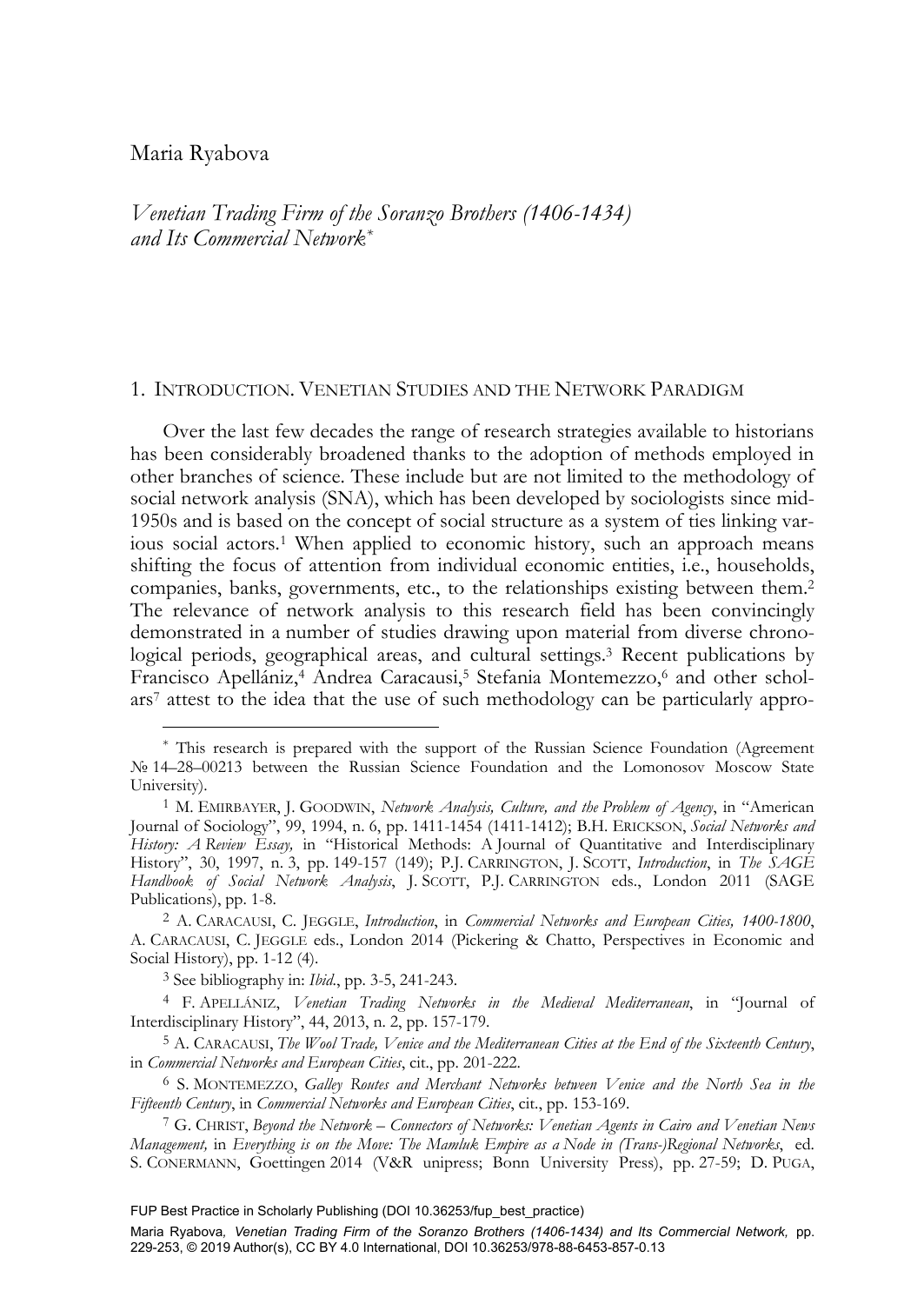priate with regard to the history of medieval and early modern Venice. The network approach seems well-suited to certain features distinguishing the social and economic development of this city-state. For one thing, there is a long tradition of representing the Venetian Republic as a model of social harmony and social cohesion maintained by a competent, benevolent, and sagacious ruling class, i.e., the patriciate, which in its turn stood united in selfless patriotism and remained unaffected by internal strife, clashes of interests, or factional conflict.8 Although modern historians acknowledge the influence of the so-called "myth of Venice"9 on this picture, it is generally accepted that, unlike the feudal elite in the other states of Europe, the Venetian patriciate was organized horizontally rather than hierarchically, or, more precisely speaking, that it was characterized by stronger horizontal ties between vertically-oriented clans;10 its members shared the same set of rights, privileges, duties, and responsibilities, and thus even the doge, the formal head of the Republic, was considered merely first among equals.11 Seeing as the narrative sources of Venetian origin normally emphasize the solidarity of nobles and deny the existence of factions or other similar groups within the patriciate, it falls to the present-day scholars to reveal the hidden patterns of social interaction,12 and network analysis may prove itself instrumental in fulfilling this task.

The social idiosyncrasy of the Republic was matched by the peculiarity of its economic structure. While in Tuscany the commercial revolution of the late Middle Ages led to the emergence of large banking and mercantile companies with branch-

D. TREFLER, *International Trade and Institutional Change: Medieval Venice's Response to Globalization*, in "The Quarterly Journal of Economics", 129, 2014, n. 2, pp. 753-821.

<sup>8</sup> E. MUIR, *Civic Ritual in Renaissance Venice*, Princeton, NJ 1981 (Princeton University Press), pp. 13-62; D.E. QUELLER, *The Venetian Patriciate: Reality versus Myth*, Urbana; Chicago, IL 1986 (University of Illinois Press), pp. 3-28; J. MARTIN, D. ROMANO, *Reconsidering Venice*, in *Venice Reconsidered: The History and Civilization of an Italian City-State, 1297-1797*, J. MARTIN, D. ROMANO eds., Baltimore, MD; London 2000 (Johns Hopkins University Press), pp. 1-35.

<sup>9</sup> See the previous note and the following: G. FASOLI, *Nascita di un mito*, in *Studi storici in onore di Gioacchino Volpe*, I-II, Florence 1958 (Sansoni), I, pp. 445-479; F. GAETA, *Alcune considerazioni sul mito di Venezia*, in "Bibliothèque d'Humanisme et Renaissance", 23, 1961, n. 1, pp. 58-75; J.S. GRUBB, *When Myths Lose Power: Four Decades of Venetian Historiography*, in "The Journal of Modern History", 58, 1986, n. 1, pp. 43-94; D. RAINES, *L'invention du mythe aristocratique: L'image de soi du patriciat vénitien au temps de la Sérénissime*, Venice 2006 (Istituto Veneto di scienze, lettere ed arti, Memorie, Classe di scienze morali, lettere ed arti, vol. CXII), I.

<sup>10</sup> S. CHOJNACKI, *Patrician Women in Early Renaissance Venice*, in "Studies in the Renaissance", 21, 1974, pp. 176-203 (203), reprinted in: IDEM, *Women and Men in Renaissance Venice: Twelve Essays on* 

*Patrician Society*, Baltimore, MD; London 2000 (Johns Hopkins University Press), pp. 115-131 (131).<br><sup>11</sup> R. FINLAY, *Politics in Renaissance Venice*, New Brunswick, NJ 1980 (Rutgers University Press), p.<br>123; E. MUIR, *Ci* 

<sup>&</sup>lt;sup>12</sup> S. CHOJNACKI, *In Search of the Venetian Patriciate: Families and Factions in the Fourteenth Century*, in *Renaissance Venice*, J.R. HALE ed., London 1973 (Faber and Faber), pp. 47-90; D. ROMANO, *The Limits of Kinship: Family Politics, Vendetta, and the State in Fifteenth-Century Venice*, in *Venice and the Veneto during the Renaissance: the Legacy of Benjamin Kohl*, M. KNAPTON, J.E. LAW, A.A. SMITH eds., Florence 2014 (Firenze University Press, Reti Medievali E-Book, vol. 21), pp. 87-102. Available online at: URL: www.ebook.retimedievali.it, http://www.rm.unina.it/rmebook/index.php?mod=none\_Legacy\_Kohl (last accessed 31.03.2018).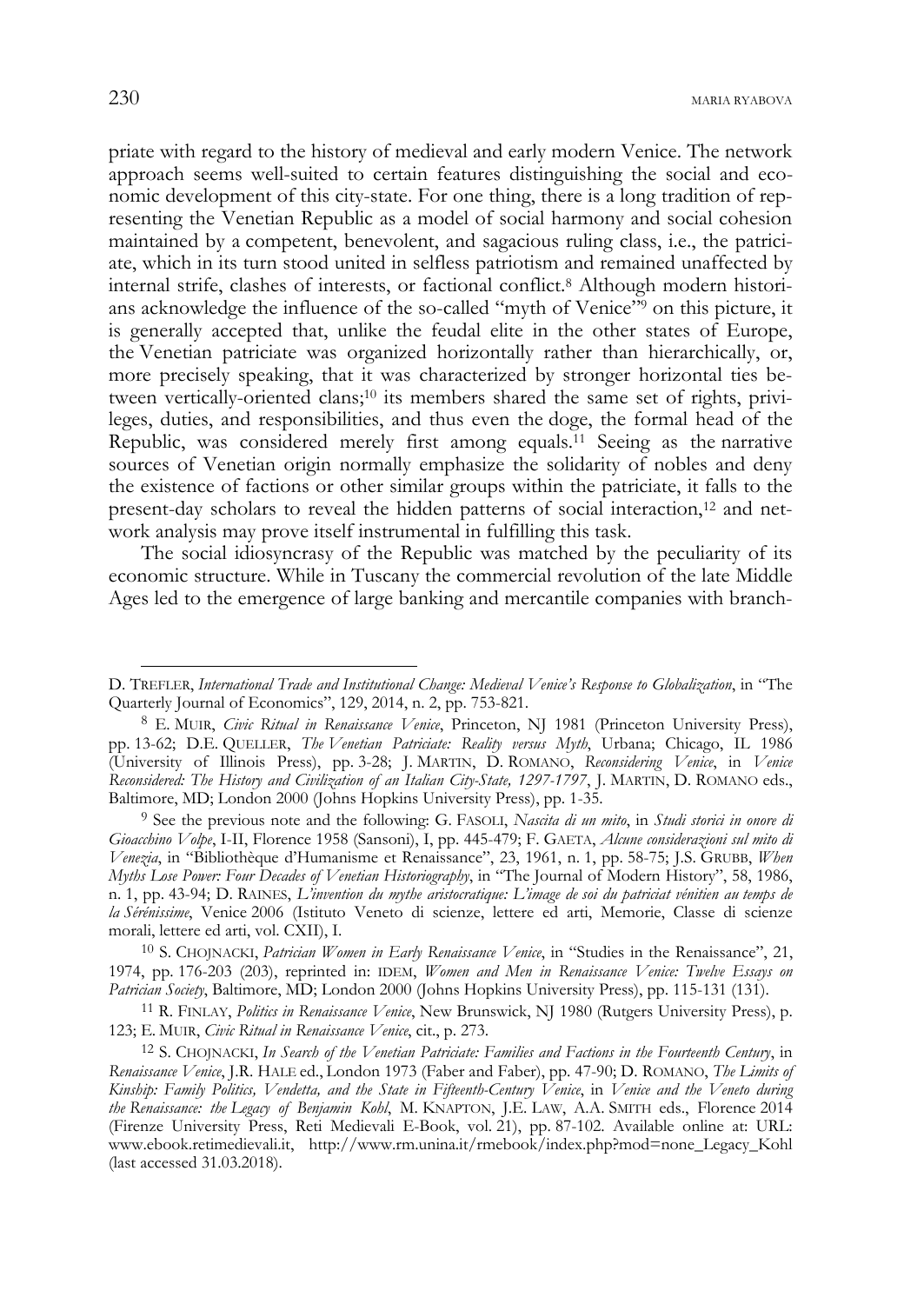es in the principal European centers of trade,13 the Venetian men of affairs adhered to more flexible organizational practices. Many of them were individual merchants relying on a complex web of commission agents, factors, and other intermediaries to conduct their operations.14 The word *compa(g)nia* (company) referred in the Venetian context to a joint venture, i.e., a short-term business association created in order to carry out a single project or undertaking, for instance, a commercial voyage. Given that a collaborative enterprise was usually liquidated at the end of this project, the arrangement normally lasted no more than a few years.15 The niche of a more permanent business entity was occupied by a *fraterna* (from the Latin *frater* – "brother"), or a family partnership comprising brothers who retained joint ownership of hereditary property after their father's death. The sons of the late *pater familias* became members of such partnership by default unless they initiated the division procedure, therefore *fraterna* constituted not only the most common form of business organization in the Republic but also one of the basic units of the Venetian society.16 The social and economic functions performed by the family of this particular type were inextricable, and its internal structure mirrored that of the patriciate itself insofar as the brothers possessed equal shares of patrimony and had equal powers to administer joint property. The dynamic interaction between individual merchants, family partnerships, and short-term companies lay at the heart of the Venetian economy,<sup>17</sup> enabling it to swiftly adapt both to the changing market conditions and to the shifts in the political situation. At the same time, the complexity and the fluidity of the resulting system impede the application of traditional historical methods in its study and suggest that the economic structure of the Venetian Republic would be more adequately interpreted in terms of network approach.

<sup>13</sup> R. DE ROOVER, *The Organization of Trade*, in *The Cambridge Economic History of Europe from the Decline of the Roman Empire*, I-VIII, Cambridge 1941-1989 (Cambridge University Press). *Vol. 3: Economic Organization and Policies in the Middle Ages*, M.M. POSTAN, E.E. RICH, E. MILLER eds., 2nd ed., Cambridge 1965, pp. 42-118 (70-88); E.S. HUNT, *The Medieval Super-companies: A Study of the Peruzzi Company of Florence*, Cambridge 1994 (Cambridge University Press).

<sup>14</sup> F.C. LANE, *Andrea Barbarigo, Merchant of Venice, 1418-1449*, Baltimore, MD 1944 (Johns Hopkins Press), pp. 93-100; R. DE ROOVER, *The Organization of Trade*, cit., pp. 88-90.

<sup>15</sup> F.C. LANE, *Andrea Barbarigo, Merchant of Venice*, cit., pp. 92-93; IDEM, *Family Partnerships and Joint Ventures*, in *Venice and History: The Collected Papers of Frederic C. Lane, Edited by A Committee of Colleagues and Former Students, Foreword by Fernand Braudel,* Baltimore, MD 1966 (Johns Hopkins Press), pp. 36-55  $(44-52)$ .

<sup>16</sup> M. FERRO, *Dizionario del diritto comune e veneto*, 2a ed., I-II, Venice 1845-1847, I, pp. 772-774; A. PERTILE, *Storia del diritto italiano dalla caduta dell'Impero romano alla codificazione*, 2a ed. riveduta e migliorata, I-VI, Turin 1892-1902, III, pp. 282, 322; C. FUMAGALLI, *Il diritto di fraterna nella giurisprudenza da Accursio alla codificazione*, Turin 1912; E. BESTA, *La famiglia nella storia del diritto italiano*, Padua 1933 (reprint Milan 1962), pp. 43, 207-209; *Gli statuti veneziani di Jacopo Tiepolo del 1242 e le loro glosse*, ed. R. CESSI, Venice 1938, pp. 124-125 (Lib. 3, cap. IIII); F.C. LANE, *Andrea Barbarigo, Merchant of Venice*, cit., pp. 87-90; IDEM, *Family Partnerships and Joint Ventures*, cit., pp. 37-44.

<sup>17</sup> *Ibid*., pp. 52-54.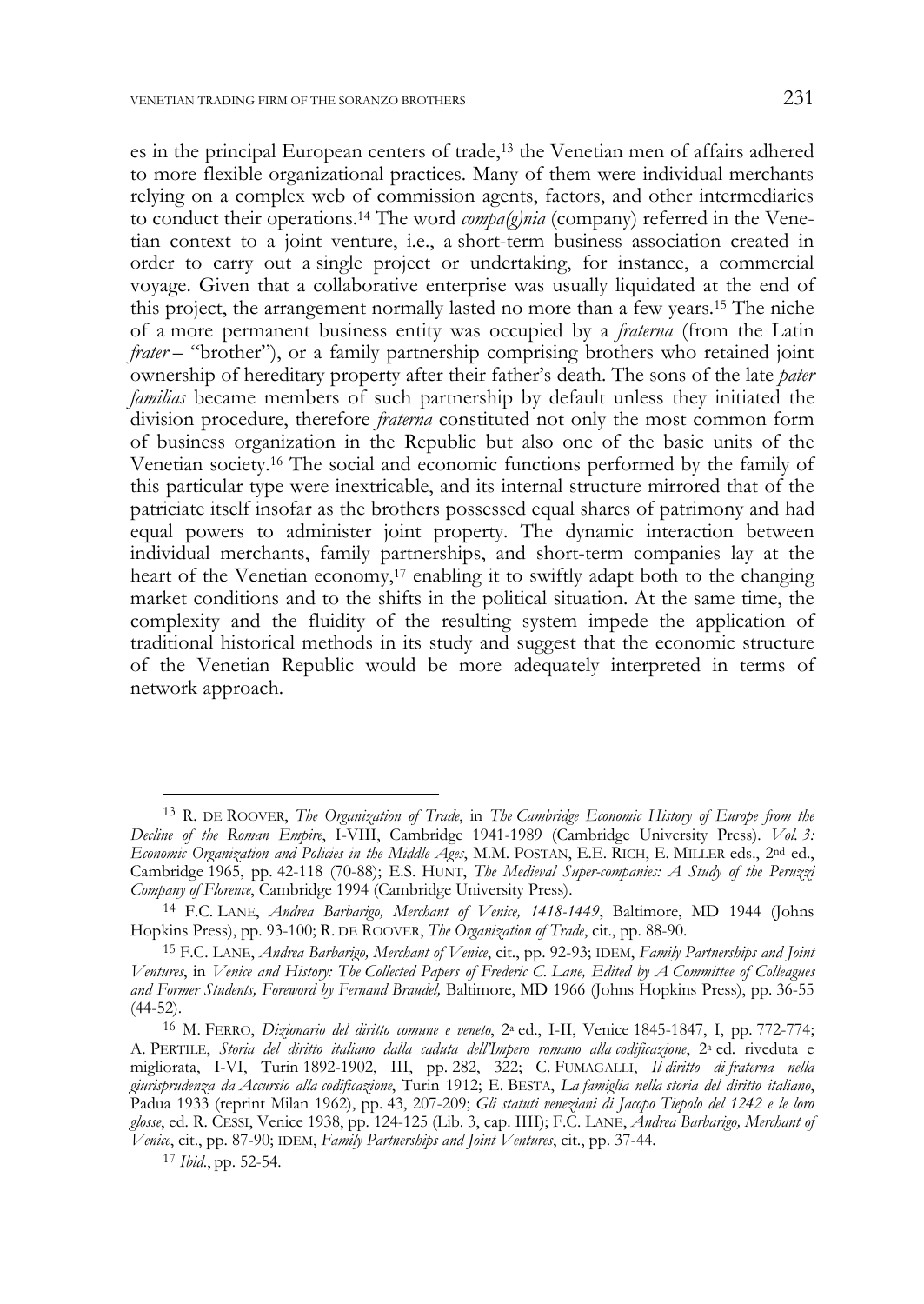# 2. LIMITATIONS OF NETWORK ANALYSIS IN MEDIEVAL STUDIES. WHOLE-NETWORK APPROACH VS EGOCENTRIC APPROACH

As is often the case with research tools imported from other fields of science, the use of network analysis in medieval history encounters some limitations. First and foremost, this methodology sets high requirements for the quality of data used, meaning that the latter has to be accurate, relevant, consistent, and complete.18 Unfortunately, historic material surviving from the Middle Ages rarely meets the completeness criterion, which is considered vital by network specialists. As Bonnie H. Erickson rightfully noted, the loss of 10% of information would not necessarily be critical in a research employing traditional historical methods but would have a dramatic impact on the results of a network study if some of the unaccounted ties were of great structural importance.19 Due to the damage done by time and chance to primary sources, the medievalists usually deal with more or less representative natural samples, which inevitably leave out certain actors and relationships. In order for the history of Middle Ages to benefit from network analysis and the opportunities it offers, this circumstance needs to be temporarily set aside by implicit agreement between scholars.

However, apart from trying to reconstruct a whole network, there is also another strategy available to researchers. While in medieval studies it is rarely possible to gather data on the entire web of actors and their relationships, many types of primary sources allow a historian to explore so-called "egocentric", or "ego-centered", networks, which represent ties connecting a specified central actor, also referred to as "ego" or "focal subject", with various individuals and entities denoted by the term "alters."20 A basic "first-order" or "1-degree" network of this kind comprises a central node (i.e., the ego), a number of other vertices (alters), and edges linking the former with these latter, but it can expand so as to include ties between different alters of the same ego or even all of the alters' connections, becoming a "1.5-level" or a "second-level" network, respectively.<sup>21</sup> The most obvious limitation of the egocentric approach is that it depends upon the experience of a particular focal subject and therefore offers a deeply personalized view of network structure.22 Nevertheless, the scope of this method can be broadened by merging multiple egocentric networks and comparing their

j

<sup>18</sup> A. CARACAUSI, C. JEGGLE, *Introduction*, cit., pp. 4-5.

<sup>19</sup> B.H. ERICKSON, *Social Networks and History*, cit., p. 151.

<sup>20</sup> P.V. MARSDEN, *Recent Developments in Network Measurement*, in *Models and Methods in Social Network Analysis*, P.J. CARRINGTON, J. SCOTT, S. WASSERMAN eds., Cambridge 2005 (Cambridge University Press), pp. 8-30 (9); D.L. HANSEN, B. SHNEIDERMAN, M.A. SMITH, *Analyzing Social Media Networks with NodeXL: Insights from a Connected World*, Amsterdam; Boston, MA 2011 (Elsevier – Morgan Kaufmann), p. 36; A. MARIN, B. WELLMAN, *Social Network Analysis: An Introduction,* in *The SAGE Handbook of Social Network Analysis*, cit., pp. 11-25 (20); B.L. PERRY, B.A. PESCOSOLIDO, S.P. BORGATTI, *Egocentric Network Analysis: Foundations, Methods, and Models*, Cambridge 2018 (Cambridge University Press). 21 A. MARIN, B. WELLMAN, *Social Network Analysis: An Introduction,* cit., p. 20; D.L. HANSEN,

B. SHNEIDERMAN, M.A. SMITH, *Analyzing Social Media Networks with NodeXL*, cit., p. 36. 22 B.L. PERRY, B.A. PESCOSOLIDO, S.P. BORGATTI, *Egocentric Network Analysis*, cit., pp. 29-30.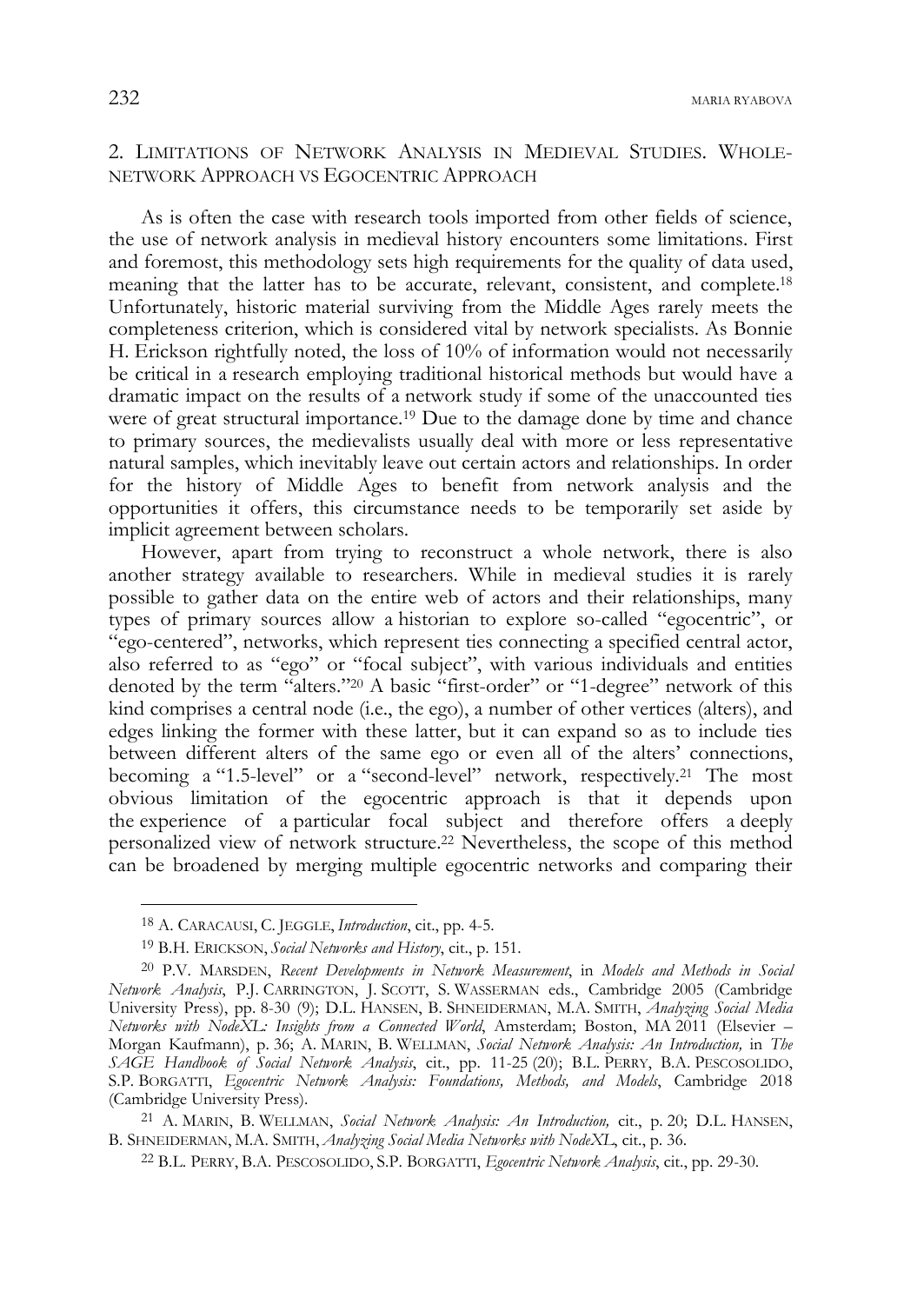properties, as is commonly done in modern sociology, where the networks of this type are studied with the help of surveys and questionnaires, $2<sup>3</sup>$  and the focal subjects are sampled from large segments of population.24 In theory, collecting and processing egocentric data on every member of the group may ultimately lead to reconstructing the whole network since the latter consists of actors who are surrounded by their own egocentric networks, and thus the two network designs turn out to be interdependent and interrelated.25 At the same time, with respect to the economic history of the late Middle Ages, the examination of stand-alone egocentric networks also appears worthwhile, especially if the lacunae in primary sources prevent one from taking a broader approach. To indicate just a few of its potentialities, this method permits to summarize heterogeneous data on the relations of a certain economic entity, be it a household, a firm, a bank, or even a government; to represent such material visually in a comprehensible form; to explore the structure of the resulting business network and its properties, such as size, density, or composition; and finally, to conduct the attribute analysis of individual ties, ranking them by their strength in order to reveal the "core" of the ego's closest connections.

## 3. PRIMARY SOURCES ON THE SORANZO TRADING FIRM

The present study aims to contribute to the larger body of research on the Venetian commercial networks by examining the system of business relationships maintained by the Soranzo fraterna, a family partnership that operated during the first half of the 15th century and comprised brothers Donado, Giacomo (Iacomo), Piero, and Lorenzo Soranzo, sons of the late *miser* Vettor Soranzo of the San Samuele parish (*contrada San Samuel*). The activity of this trading firm is documented in its two surviving account books, which are commonly referred to as the *libro real vechio* and the *libro real novo* (or the *libro reale vecchio* and the *libro reale nuovo* in the Italianized spelling), and which are currently kept in the custody of the State Archives of Venice,<sup>26</sup> along with some commercial letters pertaining to the Soranzo brothers and their business partners.27 Being the smaller of the two ledgers, the *libro real vechio* contains 51 leaves and has at least 16 missing, if one is to rely upon the original numeration; the entries in this book cover the period from 1410 to 1416. The manuscript of the *libro real novo*, which consists of 168 filled folios bearing dates from 1406 to 1434, is fully preserved and well-known to both accounting and

j

<sup>23</sup> P.V. MARSDEN*, Recent Developments in Network Measurement*, cit., pp. 10-18; IDEM, *Survey Methods for Network Data,* in *The SAGE Handbook of Social Network Analysis*, cit., pp. 370-388.

<sup>24</sup> IDEM, *Recent Developments in Network Measurement*, p. 9; O. FRANK, *Survey Sampling in Networks*, in *The SAGE Handbook of Social Network Analysis*, cit., pp. 389-403; P.V. MARSDEN, *Survey Methods for Network Data*, cit., pp. 371-372; B.L. PERRY, B.A. PESCOSOLIDO, S.P. BORGATTI, *Egocentric Network Analysis*, cit., p. 20.

<sup>25</sup> P.V. MARSDEN*, Recent Developments in Network Measurement*, cit., p. 9.

<sup>26</sup> ARCHIVIO DI STATO DI VENEZIA (ASVE), *Miscellanea Gregolin*, 14, Libro real novo, Libro real vechio.

<sup>27</sup> ASVE, *Miscellanea Gregolin*, 8, 13; *Miscellanea di carte non appartenenti ad alcun archivio*, 8.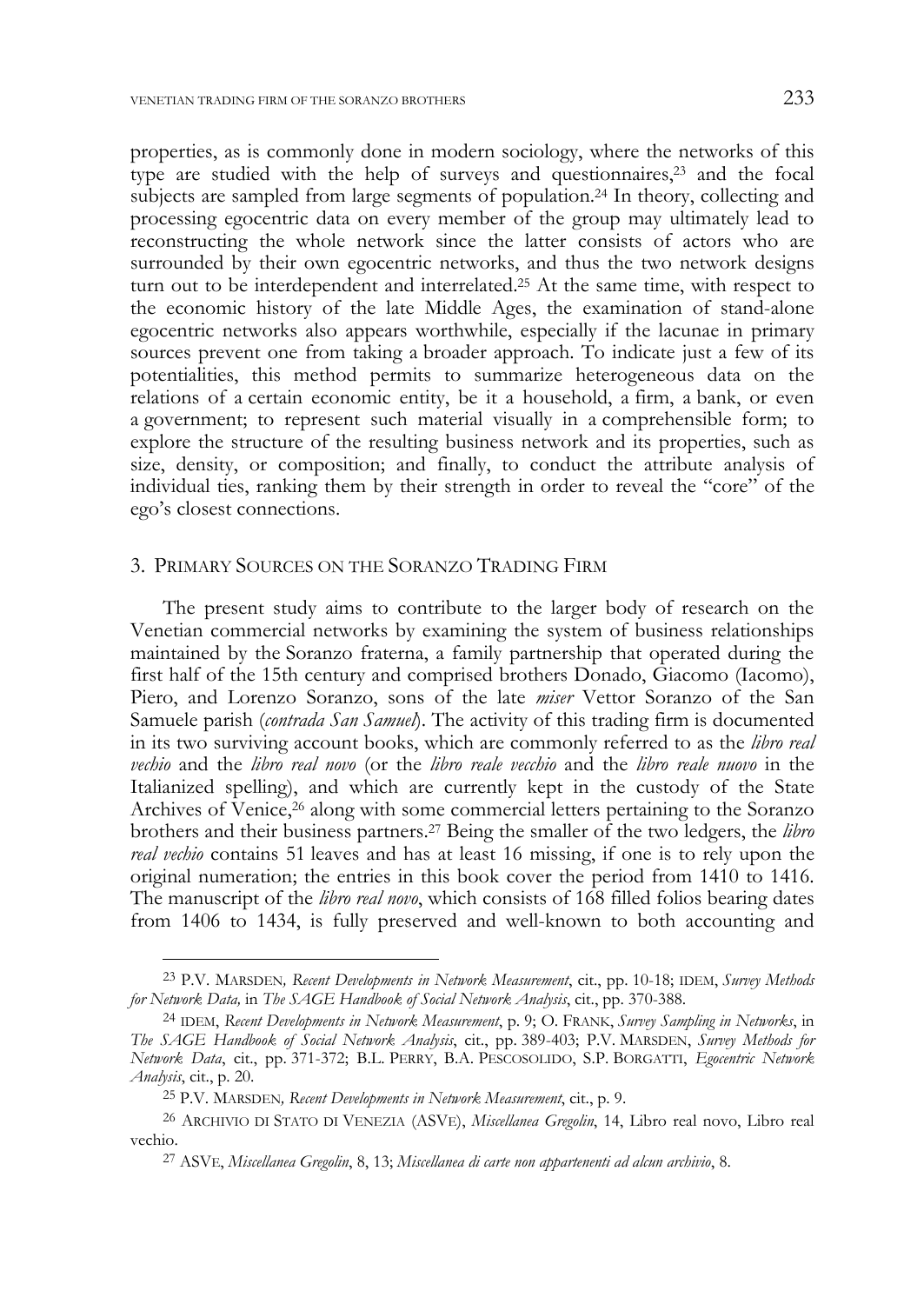$234$  maria ryabova

economic historians. The attention on the part of the former is warranted by the fact that this ledger is generally considered the earliest extant Venetian example of double-entry bookkeeping and is mentioned as such in most treatises on accounting history.28 With regard to the study of late medieval economy, the *libro real novo* provides a breadth of information on the flow of goods, the volume of trade, price movements, profit rates, various types of costs, etc., all of this data having enormous value for the researchers since the period it refers to is rather poor in the number of accounting sources surviving in Venice. Given that the Soranzo brothers had specialized in the import of raw cotton from Syria, their ledger has been cited not only by scholars exploring the Levantine trade in general<sup>29</sup> but especially by those who have been interested in this particular branch of commerce, like Wolfgang von Stromer<sup>30</sup> and Jong-Kuk Nam.<sup>31</sup> The latter, for instance, has relied upon the *libro real novo* to demonstrate how the community of South German merchants residing at the *Fondaco dei Tedeschi* had functioned as the main outlet for cotton supplied from Syria and Egypt, and has identified many of the fraterna's German customers and the localities of their origin.32

Despite frequent mentions of the presently discussed account books in various pieces of research, modern historiography lacks a comprehensive study of the Soranzo firm and its business activity, which is largely due to the irregular (or

<sup>28</sup> V. ALFIERI, *La partita doppia applicata alle scritture delle antiche aziende mercantili veneziane*, Turin 1891 (ristampa anastatica con presentazione di A. FAZIO, introduzione di V. CAPPELLETTI, Rome 1994), pp. 40-64 (esp. p. 42, note 2); H. SIEVEKING, *Aus venetianischen Handlungsbüchern. Ein Beitrag zur Geschichte des Großhandels im 15. Jahrhundert*, in "Jahrbuch für Gesetzgebung, Verwaltung und Volkswirtschaft im Deutschen Reich", 25, 1901, pp. 1489-1521 (1490-1491, 1502-1510); 26, 1902, pp. 189-225 (193); J. ROW FOGO, *History of Book-keeping*, in *A History of Accounting and Accountants*, R. BROWN ed., Edinburgh 1905, pp. 93-170 (100-107); F. BESTA, *La Ragioneria. Seconda edizione riveduta ed ampliata col concorso dei professori V. ALFIERI, C. GHIDIGLIA, P. RIGOBON. Parte prima: Ragioneria generale*, I-III, Milan 1909-1922, III, pp. 303-304; A.C. LITTLETON, *Accounting evolution to* 1900, N.Y. 1933, pp. 104-105; E. PERAGALLO, *Origin and Evolution of Double Entry Bookkeeping: A Study of Italian Practice from the Fourteenth Century*, N.Y. 1938, pp. 33-34; F. MELIS, *Storia della ragioneria: Contributo alla conoscenza e interpretazione delle fonti più significative della storia economica*, Bologna 1950, p. 533; S. SASSI, *Sulle scritture di due aziende mercantili veneziane del Quattrocento*, Naples [1950]; T. ZERBI, *Le origini della partita doppia: Gestioni aziendali e situazioni di mercato nei secoli XIV e XV*, Milan 1952, pp. 371-377; A. MARTINELLI, *Notes on the Origin of Double Entry Bookkeeping*, in "Abacus", 13, 1977, n. 1, pp. 3-27 (23-24).

<sup>29</sup> F.C. LANE, *Andrea Barbarigo, Merchant of Venice*, cit., pp. 155-157, 202-205; E. ASHTOR, *Profits from Trade with the Levant in the Fifteenth Century*, in "Bulletin of the School of Oriental and African Studies", 38, 1975, n. 2, pp. 250-275 (271), reprinted in: IDEM, *Studies on the Levantine Trade in the Middle Ages,* London 1978 (Variorum reprints); IDEM, *Levant Trade in the Later Middle Ages,* Princeton, NJ 1983 (Princeton University Press), pp. 257-261, 323, note 265, 382, 431.

<sup>30</sup> W. VON STROMER, *Die Gründung der Baumwollindustrie in Mitteleuropa: Wirtschaftspolitik im Spätmittelalter*, Stuttgart 1978, pp. 37, 54, 78-79, 82, 96, 101, 147.

<sup>31</sup> J.-K. NAM, *Le commerce du coton en Méditerranée à la fin du Moyen Age*, Leiden-Boston 2007 (Brill; The Medieval Mediterranean : Peoples, Economies and Cultures, 400-1500, vol. 68), pp. 10, 30-34, 107-125, 219-220, 227-239, 384-396.

<sup>32</sup> *Ibid*., pp. 389-394. For a detailed study on German merchants in Venice, see: P. BRAUNSTEIN, *Les Allemands à Venise (1380-1520)*, Rome 2016 (École française de Rome), see mentions of the Soranzo firm on pp. 281, 328, 333, 381, 398, 496, 509, 514-516, 518, 609.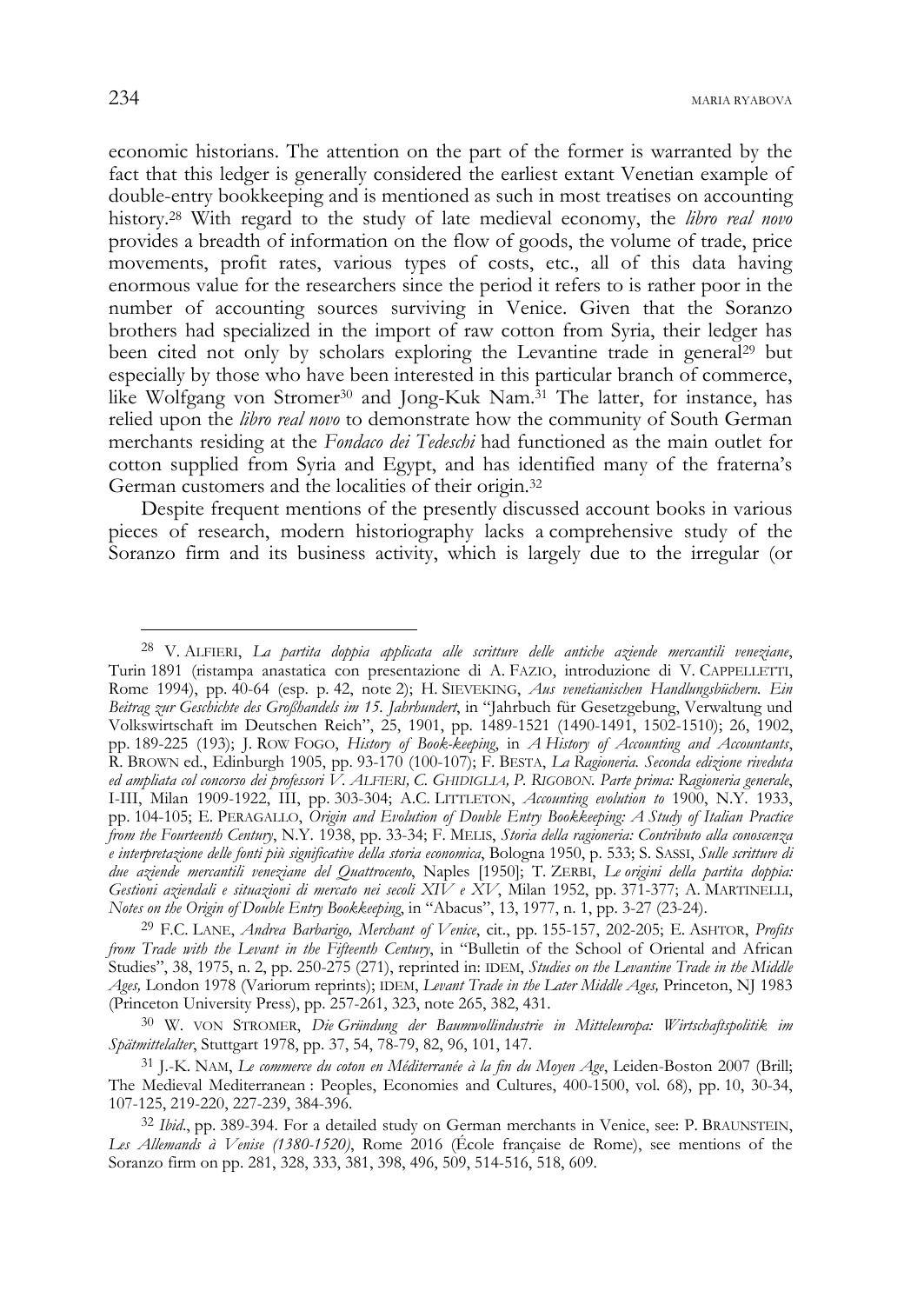anomalous, in the words of Reinhold C. Mueller33) nature of the *libro real novo*. The more extensive of the two surviving Soranzo ledgers was not used to record the everyday facts of economic life but compiled from a number of accounting sources, including the *libro real vechio*, in order to be presented at the Venetian court of the *giudici di petizion*. Although this conclusion had been first explicitly stated by Tommaso Zerbi in  $1952<sup>34</sup>$  the exact circumstances behind the creation of the manuscript remained unknown until the author of this paper was fortunate enough to discover four judicial decisions, or sentences (*sentenze a giustizia*),35 pronounced by the *giudici di petizion* in the case of Vettor Soranzo, son of the late Donado, against his uncles Giacomo, Piero, and Lorenzo Soranzo. As it appears from these rulings, the controversy that lasted at least from 1429 to 1445 and brought about the compilation of the *libro real novo* originated when Vettor claimed full restitution of his mother's dowry and other funds belonging to his father *in proprio* or *in specialità* ("on his own behalf"), along with the profits gained from the investment of said funds in the commercial operations of the family partnership. In the course of the ensuing litigation, the parties to the trial and the court-appointed arbiters hired no less than two accountants, each of whom was tasked with preparing a so-called "*extrato*" or "*estratto*" (lit. "extract, excerpt"), i.e., a kind of expert opinion providing estimate of settlement due to the plaintiff. The *libro real novo* can be identified with one of these *extrati*, meaning that the accounts copied into the ledger were selected specifically for court purposes and are likely to misrepresent the financial result of operations conducted by the fraterna in the litigants' interests.36 However, there is no doubt that the materials included in the book were retrieved by a forensic accountant from authentic financial documents and ledgers, therefore the deficiencies of the *libro real novo* do not impede using it to recreate the egocentric network of the Soranzo firm. In future, the network reconstructed with the help of this compilation may be inserted with additional information from the commercial letters of the Soranzo brothers and from the accounts of their agent Lorenzo Priuli, $37$  and thus the scale of potential omissions and distortions suggested by the nature of the *libro real novo* may finally be revealed.

<sup>33</sup> R.C. MUELLER, *The Venetian Money Market: Banks, Panics, and the Public Debt, 1200-1500*, Baltimore, MD-London 1997 (Johns Hopkins University Press), p. 520, note 13.

<sup>34</sup> T. ZERBI, *Le origini della partita doppia,* cit., pp. 371-377.

<sup>35</sup> ASVE, *Giudici di petizion*, Sentenze a giustizia, reg. 68, ff. 21r-25v; reg. 98, ff. 156-160v; reg. 99, ff. 103v-105v, 170v-173v.

<sup>36</sup> See: S. KARPOV, M. RYABOVA, *Libri contabili della fraterna Soranzo nell'Archivio di Stato di Venezia,*  in "Thesaurismata: Bollettino dell'Istituto Ellenico di Studi Bizantini e Postbizantini", 45, 2015, pp. 171-179.

<sup>37</sup> ASVE, *Miscellanea di carte non appartenenti ad alcun archivio*, 8.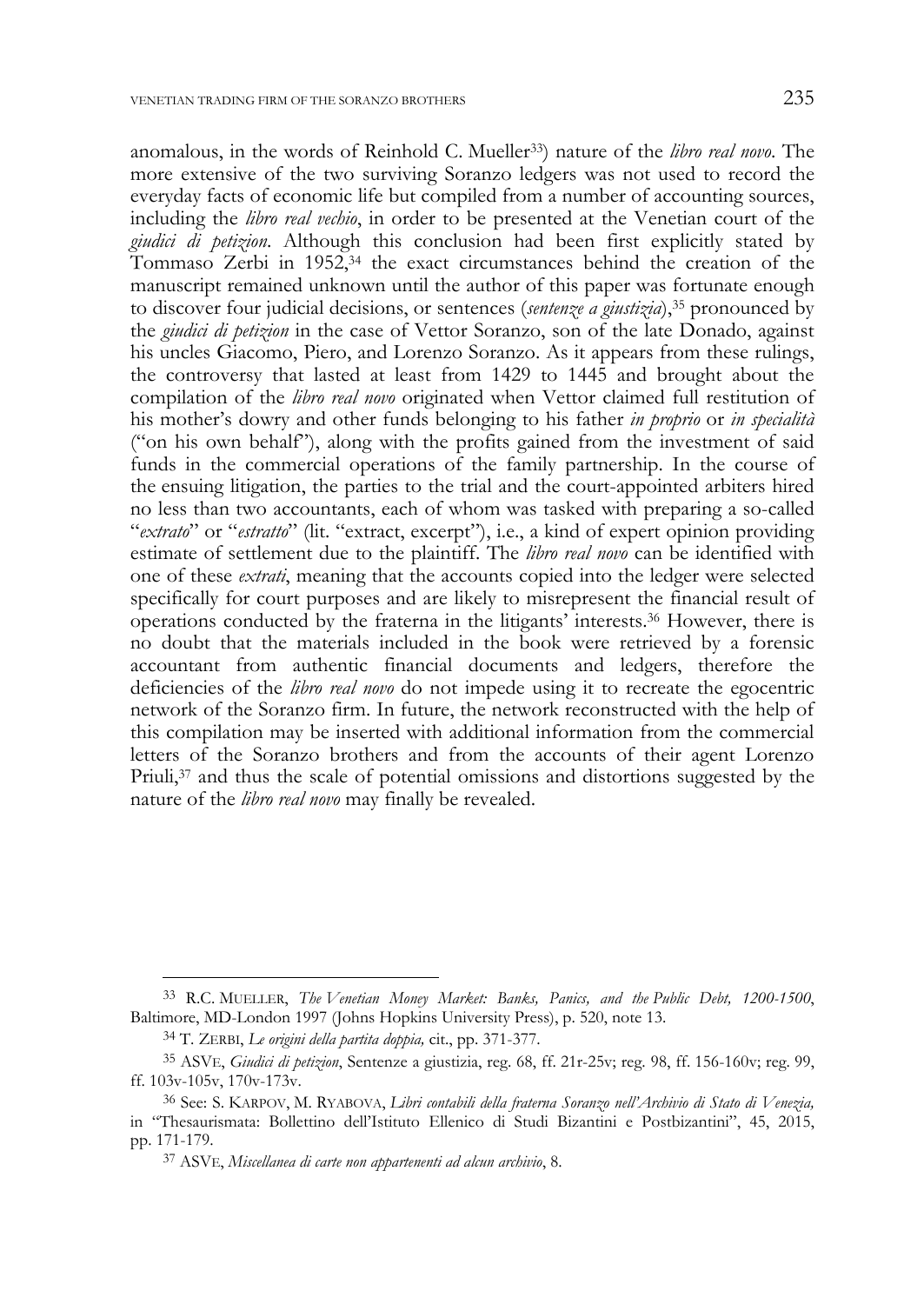## 4. THE EGOCENTRIC NETWORK OF THE SORANZO FRATERNA

### *4.1 Extracting Tie Data*

The data on the business relationships of the Soranzo fraterna is contained in nearly every entry of the *libro real novo*, but it can be most conveniently retrieved from the personal accounts, where it is presented in a systematic manner. It is worth mentioning here that, according to modern classifications, the term "personal account" refers to any account opened in the name of a certain individual, a business entity, or a public institution.38 From a total of 1097 accounts existing in the Soranzo ledger,39 713 or 65% fall into this category, and only 384 (35%) are impersonal. In view of the objectives set in the present study, the author chose not to include into analysis the accounts of various officials and magistrates of the Venetian Republic, such as the *Chamera da imprestedi*, 40 the *Provededori dele blave*, 41 the *extraordinarii*, *<sup>42</sup>* and others (25 accounts altogether), those of religious and charitable organizations (11 accounts), as well as 43 bank accounts. Another group that has to be treated separately consists of three fraterna accounts,43 an account entitled "Heirs of *miser* Vettor Soranzo" ("*Chomessaria de miser Vettor Soranzo*"),44 32 accounts opened in the names of brothers comprising the family partnership, i.e., Donado,45 Giacomo,46 Piero,47 and Lorenzo Soranzo,48 and two accounts of Vettor *di Donado* Soranzo.49 While some of these were employed to register deals concluded by a certain member of the fraterna,<sup>50</sup> others are somewhat reminiscent of the modern capital and drawings account and were most likely created by an expert responsible for compiling the *libro real novo* in connection with the judicial proceedings.51

The remaining 596 personal accounts relate to individual men of affairs, family partnerships, or companies of merchants, and their holders constitute actors in the business network of the Soranzo fraterna. Interestingly, the average number of entries made in these accounts is only 3.8, or about 1.86 entries per debit column

<sup>38</sup> D. HOPKINS, H. RANDALL, *Cambridge International AS and A Level Accounting: Coursebook,* 2nd ed., Cambridge 2017 (Cambridge University Press), p. 45.

<sup>39</sup> ASVE, *Miscellanea Gregolin*, 14, Libro real novo.

<sup>40</sup> *Ibid.*, ff. 2s, 42d, 50d, 56s, 90d, 125d, 126d, 147d, 157d, 163s.

<sup>41</sup> *Ibid*., ff. 5d, 165d.

<sup>42</sup> *Ibid*., ff. 31s, 45d, 52d, 54d, 55d, 69s.

<sup>43</sup> *Ibid*., ff. 8s, 161s, 167d (account "Fraterna zioe ser Donado, Iachomo, Piero, Lorenzo Soranzo fo de miser Vetor").

<sup>44</sup> *Ibid*., f. 160d.

<sup>45</sup> *Ibid*., ff. 3d, 36s, 60d, 65s, 91s, 145s, 161d, 168s.

<sup>46</sup> *Ibid*., ff. 16d, 139d, 147s.

<sup>47</sup> *Ibid*., ff. 25s, 75d, 84d, 94s, 96s, 117d, 141d, 154d.

<sup>48</sup> *Ibid*., ff. 27s, 94d, 100d, 124s, 146s, 151d, 155s, 156s.

<sup>49</sup> *Ibid*., ff. 121s, 145d.

<sup>50</sup> For examples, see: *Ibid*., ff. 36s, 117d, 154d.

<sup>51</sup> For examples, see: *Ibid*., ff. 65s, 168s.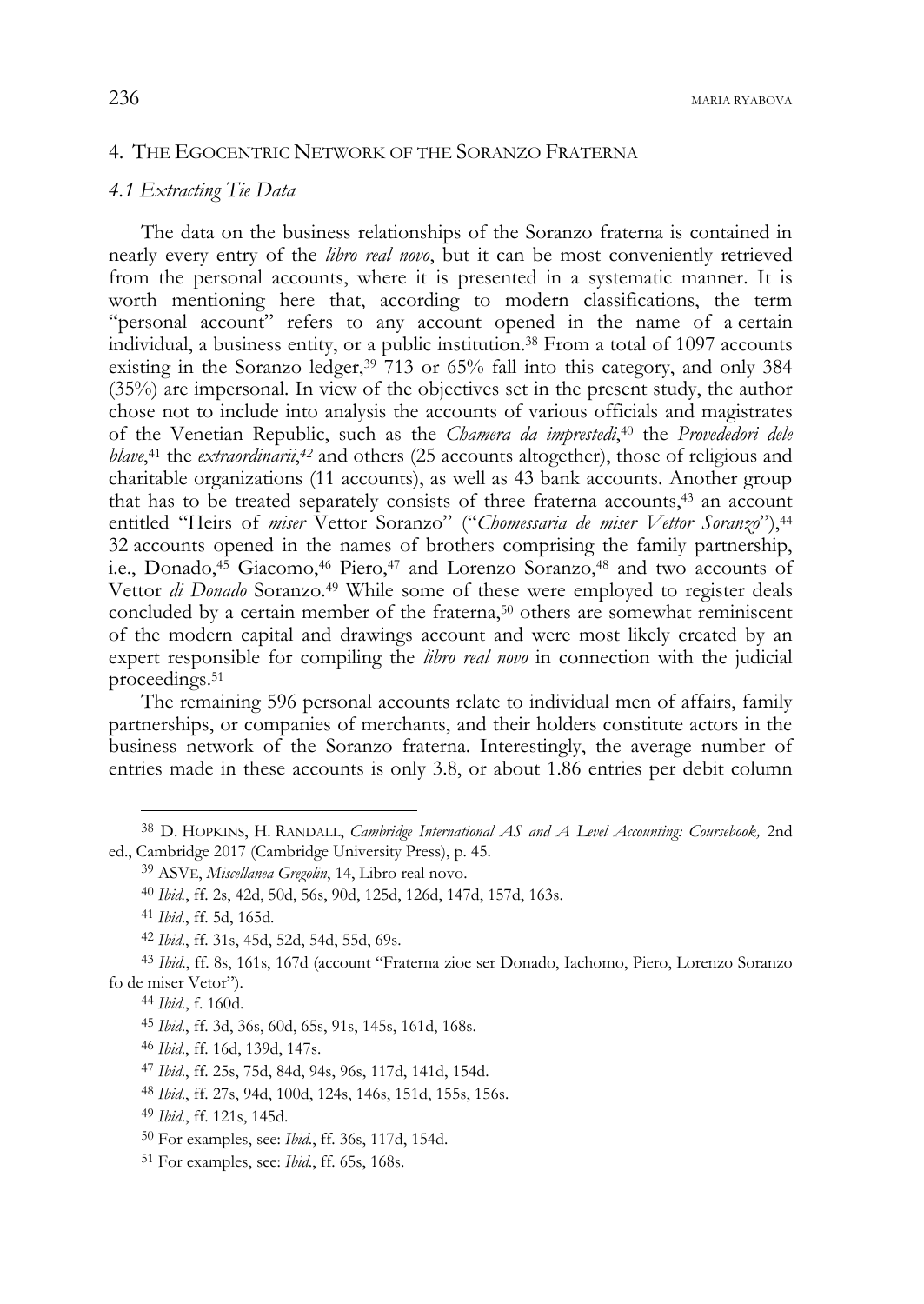and 1.94 per credit column, which is rather low in comparison with other types of accounts (for example, the average for merchandise accounts would be about 8.65, or 5.75 per credit and 2.9 per debit, and for bank accounts – 32.67, 14.07, and 18.6, respectively). Out of 596 personal accounts, 109 (18.29%) comprise three entries, 285 (47.82%) two, and 15 one entry, the total number of accounts with less than four entries equaling 409 or 68.62%. Though 32 accounts of this type contain more than 10 entries each, and the longest of them consists of 43 entries, overall the bookkeeping practices of the Soranzo fraterna display a tendency for a personal account to record operations involved in completing a single business transaction (i.e., a sale, a purchase, etc.).

Such pattern seems to fit into the description given to the Venetian accounting system by Frederic C. Lane, who coined the term "venture accounting" to stress out the fact that the 15<sup>th</sup>-century Venetian merchants had not balanced their books at regular intervals, like Florentines had, but had established the results of each business enterprise separately.52 For instance, the Soranzo brothers opened a special account for every overseas venture and for every lot of merchandise imported from the Levant. The debit of a merchandise account53 contained all of the costs incurred in connection with a particular consignment, while the credit stated the amount and the contract value of the merchandise purchased by customers. It was only after the whole lot had been sold and the bookkeeper had received complete information on expenses that such an account was closed into the profit and loss account. Each entry in the credit of the merchandise account required a corresponding entry to be made in the debit of a buyer's account.54 Thus, the debit column of the customer's personal account conveyed how much he owed to the fraterna, and the credit recorded the sums he paid. Once the payments received by the Soranzo brothers totaled the contract value of merchandise sold, the customer's personal account was closed; if the holder failed to meet his obligations, the balance of his account was transferred to the account of bad debts ("*Debitori chattivi*").55 The same principles applied to the management of other personal accounts, with the obvious exception that, in the accounts for trade payables, the roles were switched, so the credit column stated contractual obligations undertaken by the Soranzo brothers, and the debit reflected the discharging of their liabilities.

The small average number of entries in the 596 personal accounts of the *libro real novo* has several implications for network research. First of all, the practice of using particular accounts to register a single business transaction makes it easier to group them by the kind of operations reported, and this procedure in turn opens the way for classifying the account holders according to the functional type of tie linking them to the Soranzo fraterna, i.e., according to one of the key attributes of a

<sup>52</sup> F.C. LANE, *Venture Accounting in Medieval Business Management*, in "Bulletin of the Business Historical Society", XIX, 1945, 5, pp. 164-173 (esp. 168), reprinted in: *Venice and History: The Collected Papers of Frederic C. Lane,* cit., pp. 99-108.

<sup>53</sup> For examples, see: ASVE, *Miscellanea Gregolin*, 14, Libro real novo, ff. 10d, 11s, 12s, *et passim*.

<sup>54</sup> For examples, see: *Ibid*., ff. 10d, 11s, *et passim*.

<sup>55</sup> *Ibid*., ff. 157s, 160d.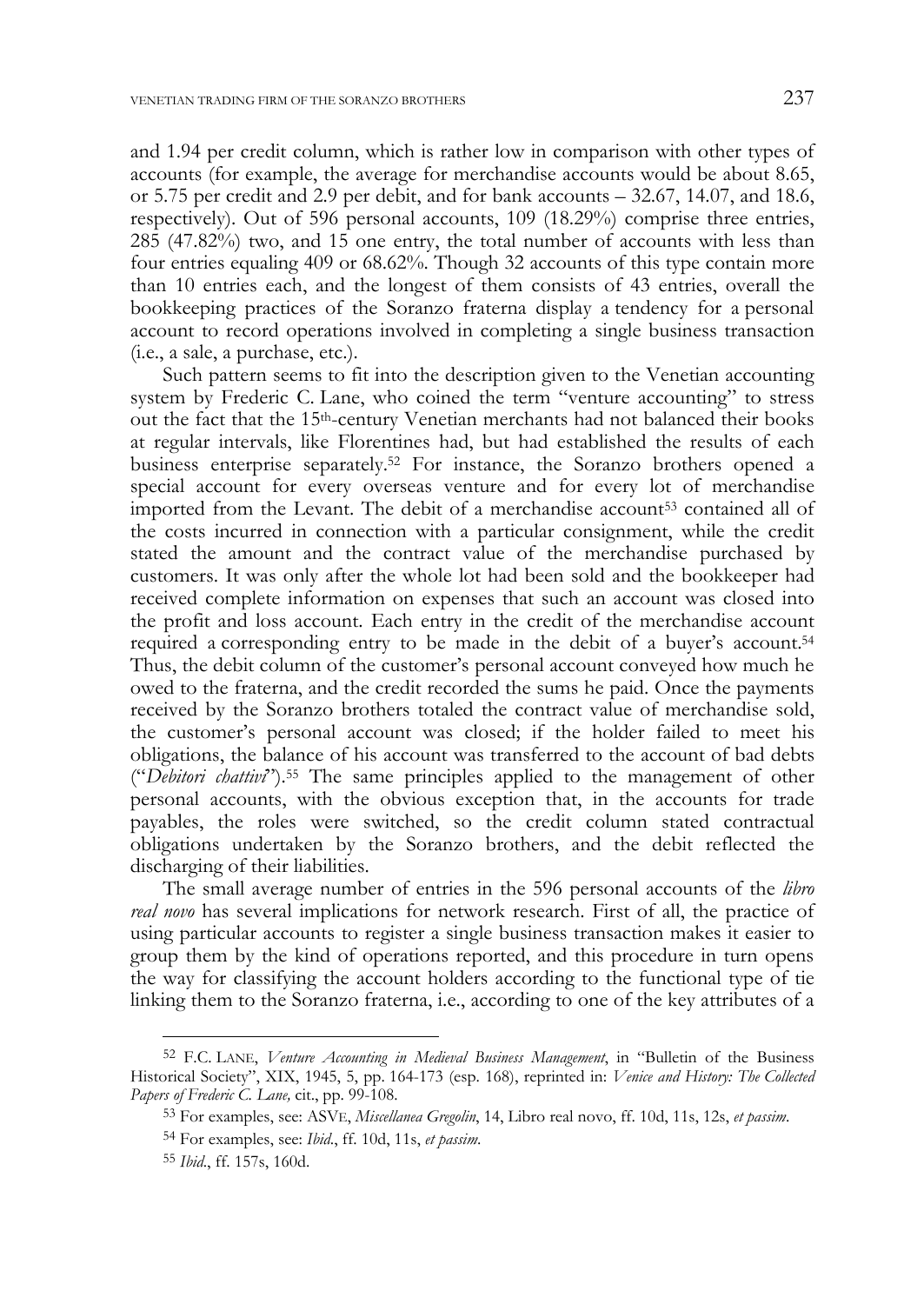business relationship. 596 personal accounts from the *libro real novo* can be divided into about 21 categories based on the entries' content, and though some of these groups consist of only one or two accounts, their number testifies to the variety of deals contracted by the Soranzo merchants. By far the largest category contains 333 accounts of customers who bought some merchandise from the fraterna, the turnover of these sales being as high as 8414.731 *lire di grossi* or approximately 84147 ducats. In contrast, there are only 56 accounts opened in the names of suppliers, the total of purchases registered in them barely amounting to 1131.587 *lire di grossi*, which is less than, for instance, the sum of private loans obtained and provided by the Soranzo merchants, according to 43 accounts of their lenders and borrowers (1191.976 *lire di grossi*).

The huge gap between the two most numerous groups of personal accounts does not convey the actual difference between the contract values of goods acquired and sold by the firm, as one might have expected. The discrepancy is due to the fact that the commodities offered by the fraterna at the Venetian market had mostly been imported from the Levant, therefore the costs of procuring them were entered in the account of a person responsible for a particular commercial venture, or voyage (*viazo*), be it a commission agent or one of the Soranzo brothers themselves.56 Since the firm's overseas suppliers interacted with its main office through representatives and not directly, the *libro real novo* contains no personal accounts opened in the names of these oriental men of affairs and in general provides very little information on their identities and their relationship with the fraterna, making it impossible to include them in the egocentric network reconstructed on the basis of this ledger. To obtain more complete data on the firm's ties to Levantine traders, one would have to consult the accounts which the Soranzo brothers and their commission agents kept while residing abroad, and all of these materials except for the aforesaid records of Lorenzo Priuli (1409-1413)57 seem to have either got lost or perished.

Apart from sales, purchases, and loans, personal accounts from the *libro real novo* report other less common types of business dealings, including, but not limited to, transactions performed under a commission agency contract (26 accounts) or under a joint enterprise agreement (6 acc.), operations with government bonds (16 acc.) and bills of exchange (12 acc.), barter deals (9 acc.), will execution (6 acc.), rendering of services (6 acc.), rental payments (4 acc.), and disbursement of dowry (2 acc.). Of particular interest are 46 accounts that each record two or more different types of transactions and thus do not conform to the general tendency for the personal accounts to register a single deal. A few of these heterogeneous accounts were retained perpetually or at least kept for prolonged periods of time, running up to dozens of entries, which is likely to indicate the existence of a stronger and more permanent connection than a purely business relationship. In fact, among the hold-

<sup>56</sup> For examples, see: *Ibid*., ff. 65s, 69s.

<sup>57</sup> ASVE, *Miscellanea di carte non appartenenti ad alcun archivio*, 8.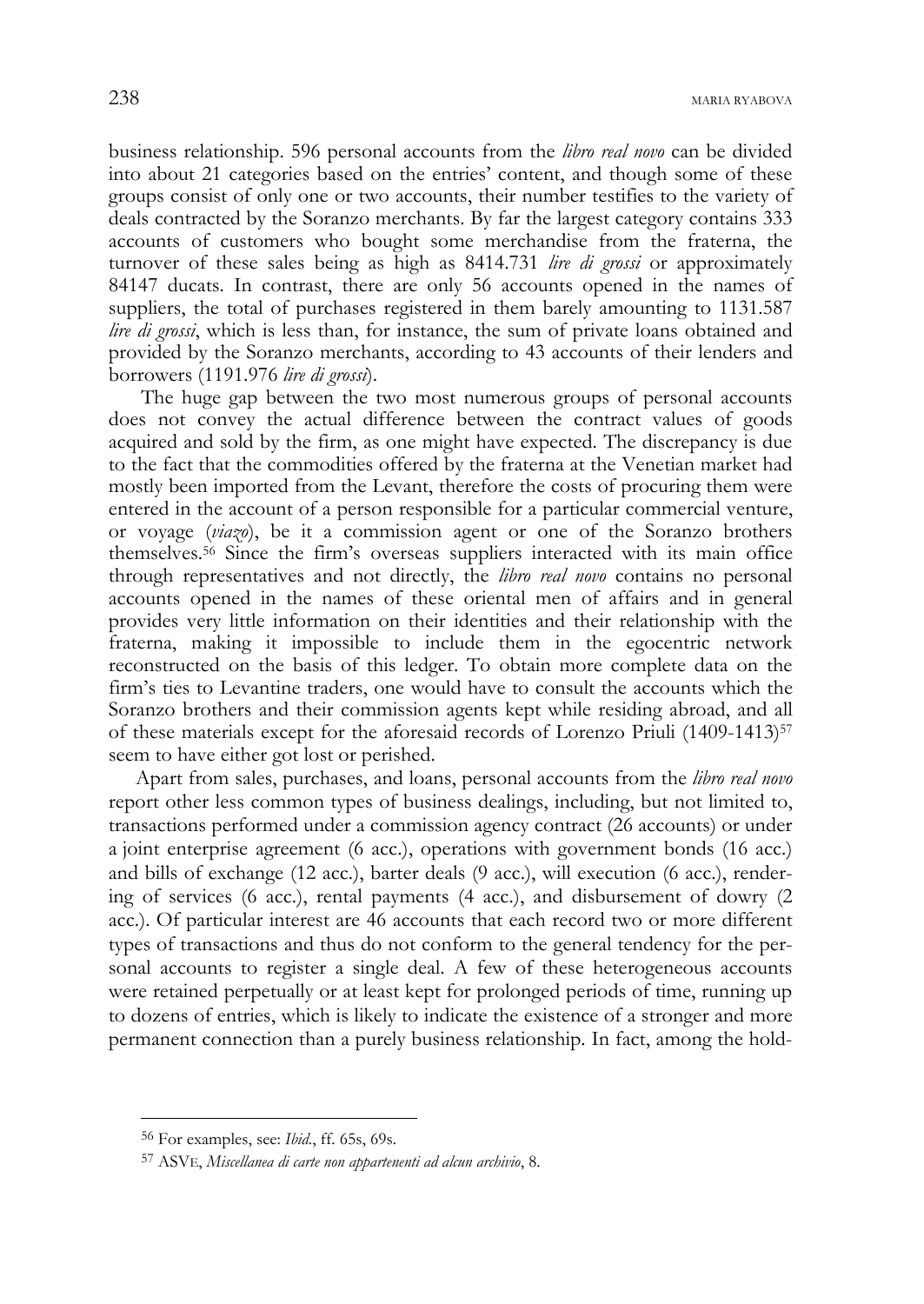ers of such accounts one finds Luca *di Leonardo* Donado,58 who married Marcolina Soranzo, the sister of the four Soranzo brothers, and brothers Niccolò and Giacomo Priuli,59 sons of Costantino and the *cognadi* (in-law relatives) of Donado Soranzo. While it is evident that the ties between these actors and the fraterna had a complex, multifaceted nature, the network approach in itself does not allow to determine which aspect of their relationship served as the driving force in creating and maintaining the linkage. In other words, it is unclear whether the pre-existing social and familial ties led to frequent economic interactions with a number of individuals, or the firm's business interests prompted the Soranzo merchants to seek certain matrimonial alliances. Solving this problem would require both the use of additional primary sources and the application of other research methods besides network analysis.

#### *4.2 Reconstructing the first-order business network*

In order to reconstruct the 1-degree network of the Soranzo merchants, the author integrated the contents of 596 personal accounts found in the *libro real novo* into a tabular database where each entry corresponded to a linkage between the fraterna and a certain actor, i.e., an account holder. This procedure entailed identifying partners with more than one account opened in their names and pooling information relating to them so as to obtain weighted data on the alters' attributes. The resulting first-order egocentric network, which is visually represented in Figure 1.1, $\omega$  consists of 469 ties, the average number of personal accounts per holder being about 1.27. The abundance of overlapping vertices and edges makes this graph hardly readable, so the weak, insignificant, or occasional connections have to be filtered out to achieve a more meaningful and comprehensible visualization (refer to Fig. 1.2 for example). The set of attributes that characterize each of the ties forming the network includes those identifying the alters, such as the name of a counterparty, his or her city of origin, ethnicity, parentage (if known), and the style of address employed, and those describing the relationship itself, i.e., the duration of contact with the fraterna, the functional type of tie, the number of personal accounts an actor had in the *libro real novo* and whether or not they were balanced, the number and the volume of transactions recorded in these accounts, and the chosen form of payment.

j

<sup>58</sup> ASVE, *Miscellanea Gregolin*, 14, Libro real novo, ff. 80s, 83d, 89d, 109s, 123d, 151d, 165d ("Ser Lucha Donado").

<sup>59</sup> *Ibid*., ff. 100s, 123s ("Ser Nichollo e Iachomo di Priolli").

<sup>60</sup> The network graphs in Figures 1.1 and 1.2 were created by the author with NodeXL. See: M. SMITH, A. CENI, N. MILIC-FRAYLING, B. SHNEIDERMAN, E. MENDES RODRIGUES, J. LESKOVEC, C. DUNNE, *NodeXL: a free and open network overview, discovery and exploration add-in for Excel 2007/2010/2013/2016, from the Social Media Research Foundation.* Available online at URL: www.smrfoundation.org (last accessed 30.06.2018).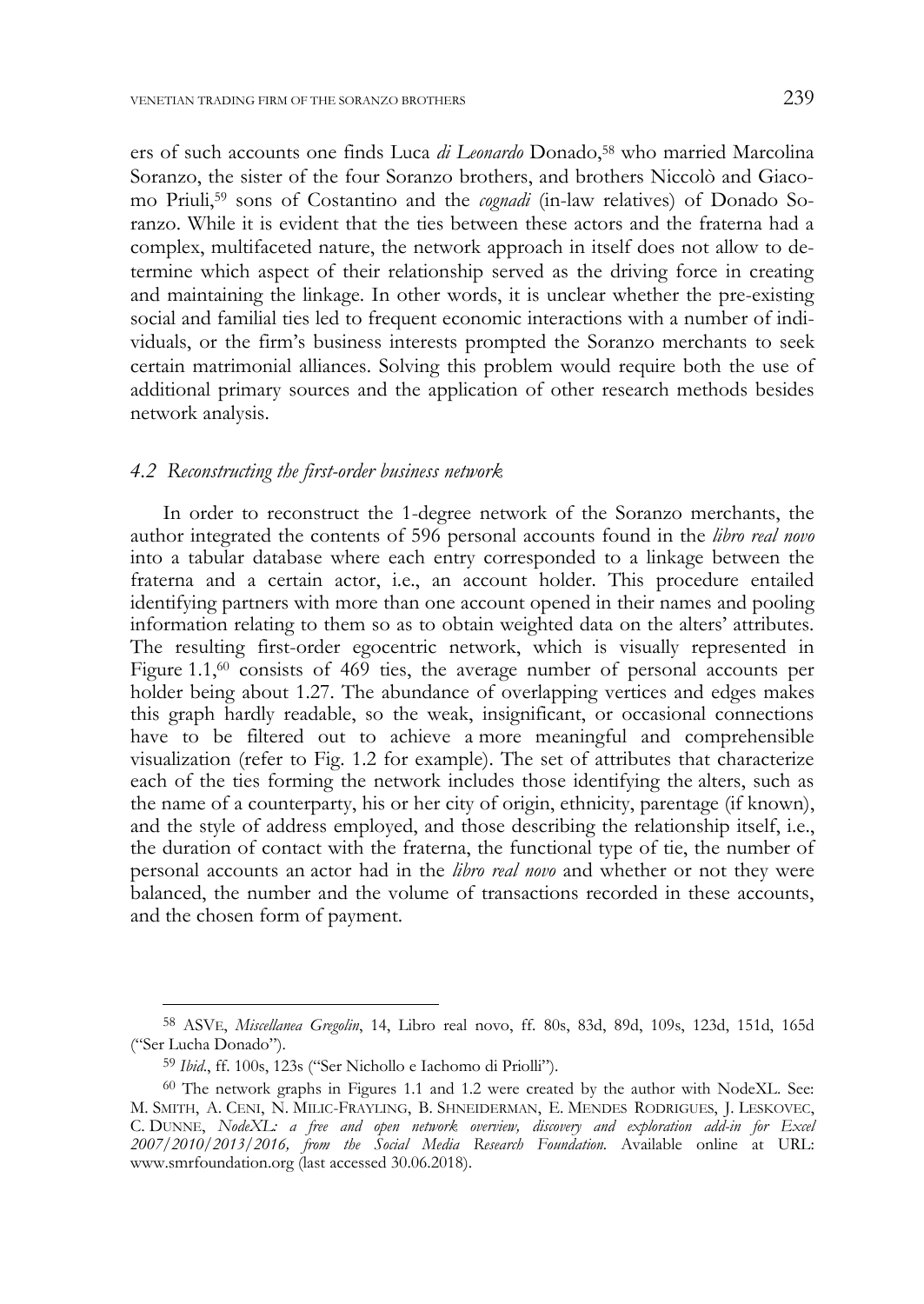Fig. 1.1. The First-Order Egocentric Network of the Soranzo Fraterna

Social media network connections

illi da San Zanpollo  $\frac{1}{2}$ 通過 Ń ļ, also also A-25 main, Zan<br>Theast Lunardo dia con bdo Anto **Lodges** over i ë E i allido (Valz, Alberto de) frade(Valz, Bertoldo de E-La S bar Zanl nal Video is indi E de Cost Fraterna Soranzo ł з ł ş Ï ada di Se b Verser, Noolo and Page 4 Erando d'Ausborgo **Piles C** Nichodo d'Al I **Separate** is<br>N rebo News) (Kook de Central (Corach, Ardrag)<br>reagraph la Agreen Lucia e England, Ardrag de l<br>de Bandos de l'Origina e Marco e Lucia de ondo ESHTejani, Zan e compagni graso da Vianello Zan **I** Franzesco di Ē bido d'Olmo Ohlaus de mier da la d Vateur a towio di 2<br>Condo di Vason Francesco di Roy dell'<br>22 - Chason Francesco di Roy del Concesi, Alvisa di Lorenzo di Franzesco e Load Papina, Ziliveto da mar. Zag<br>cesco di Francesco (lar. Zan Ğ  $\begin{array}{c} \hline \text{1.4cm} \\ \text{6.6cm} \end{array}$ da Mila Sinud Zan de Renesboro to lase Uder, Zanjo eta Chovell Snaper Ŀ de builteres **Primo de Julional di Pari** Erbot Zar Zoon i  $\frac{1}{2}$ 6 Viena Joan, Corado esco e frac of Michig Į Scap 喜星 **Court Home of Francisco di**<br>This 2 in diameters of Christian<br>Eleng, 2 in de Densités | Line, 2<br>Eleng, 2 in de Densités | Line, 2 EL Rabia, Pierc, Blancho, Nicolo Ricord B **Profit de de Roan** Domenago di š n Died Cor compagn **K** sman, Zan Lungsto 200mo Room Carlo, Timolay Zane, lacomo گا Priofil Zan Rimod Verier, laco Marzello, Zanto e Cir J Reng Zan J Network Zoom Johune, C Loredan, Lore Recorded Pla sera Martin Mosto, Derr tecnan. er de i Containt 通宵 ı

Created with NodeXL Basic (http://nodexl.codeplex.com) from the Social Media Research Foundation (http://www.smnfoundation.org)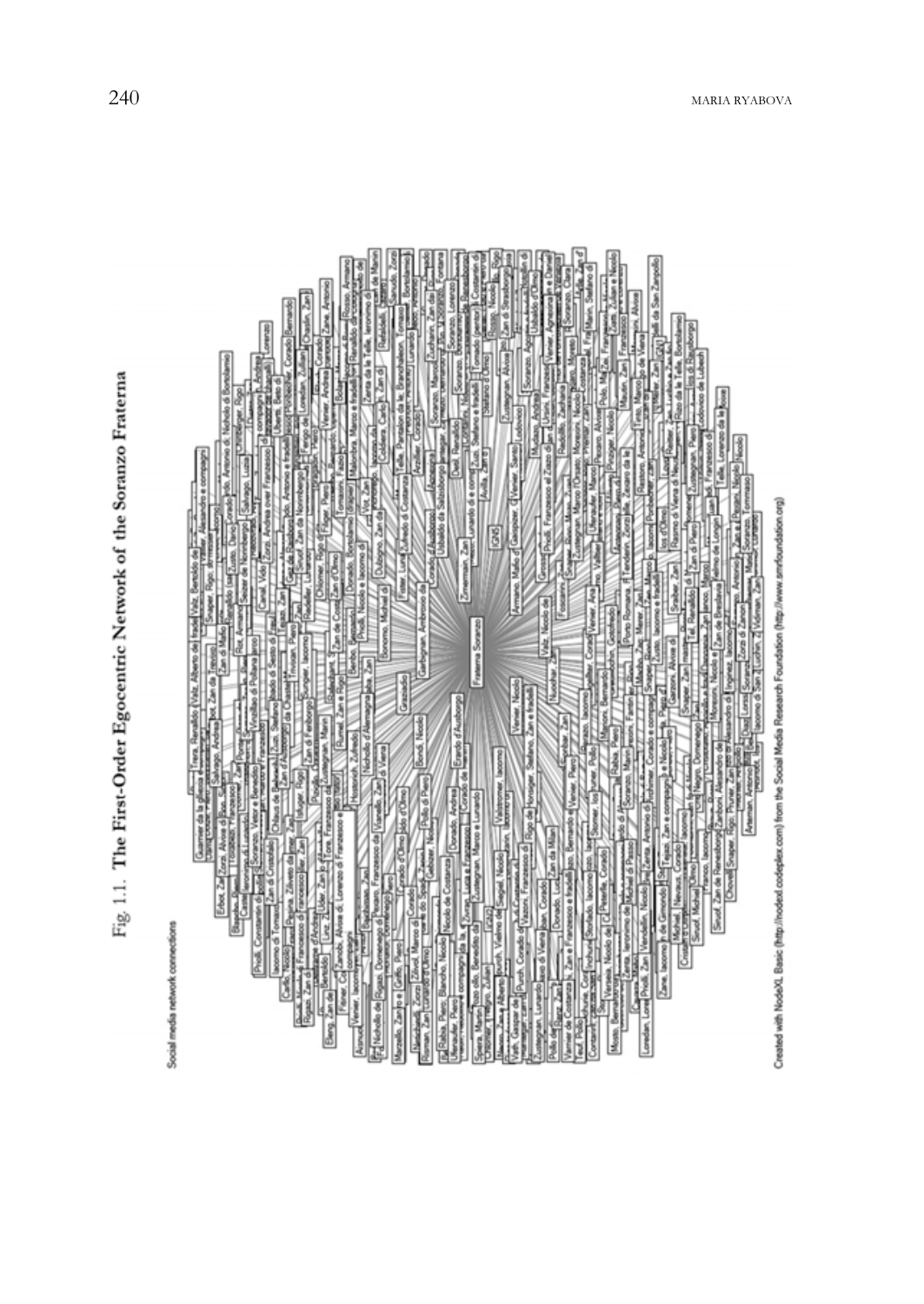

Fig. 1.2. **The First-Order Egocentric Network of the Soranzo Fraterna**  (showing actors with the turnover of personal accounts higher than 50 *lire di grossi*)

While all of the above-listed attributes can be employed to analyze the composition and the structure of the Soranzo egocentric network, the one that is especially relevant with regard to the broader problem of economic integration between various regions of Europe and the Mediterranean in the Middle ages is the actors' provenance. Since the accounting records of deals concluded between the firm and foreign merchants are capable of revealing trade flows connecting Venice with other centers of commerce and production, the historians have long attached great value to this kind of data, whether or not their research has been networkoriented. For instance, Jong-Kuk Nam has studied the geographical distribution of the fraterna's customers with special emphasis on the German buyers of cotton, drawing up a table where these latter were grouped by their provenance and plotting the clients' cities of origin on a map.61 The adoption of network approach

<sup>61</sup> J.-K. NAM, *Le commerce du coton en Méditerranée*, cit., pp. 388-391.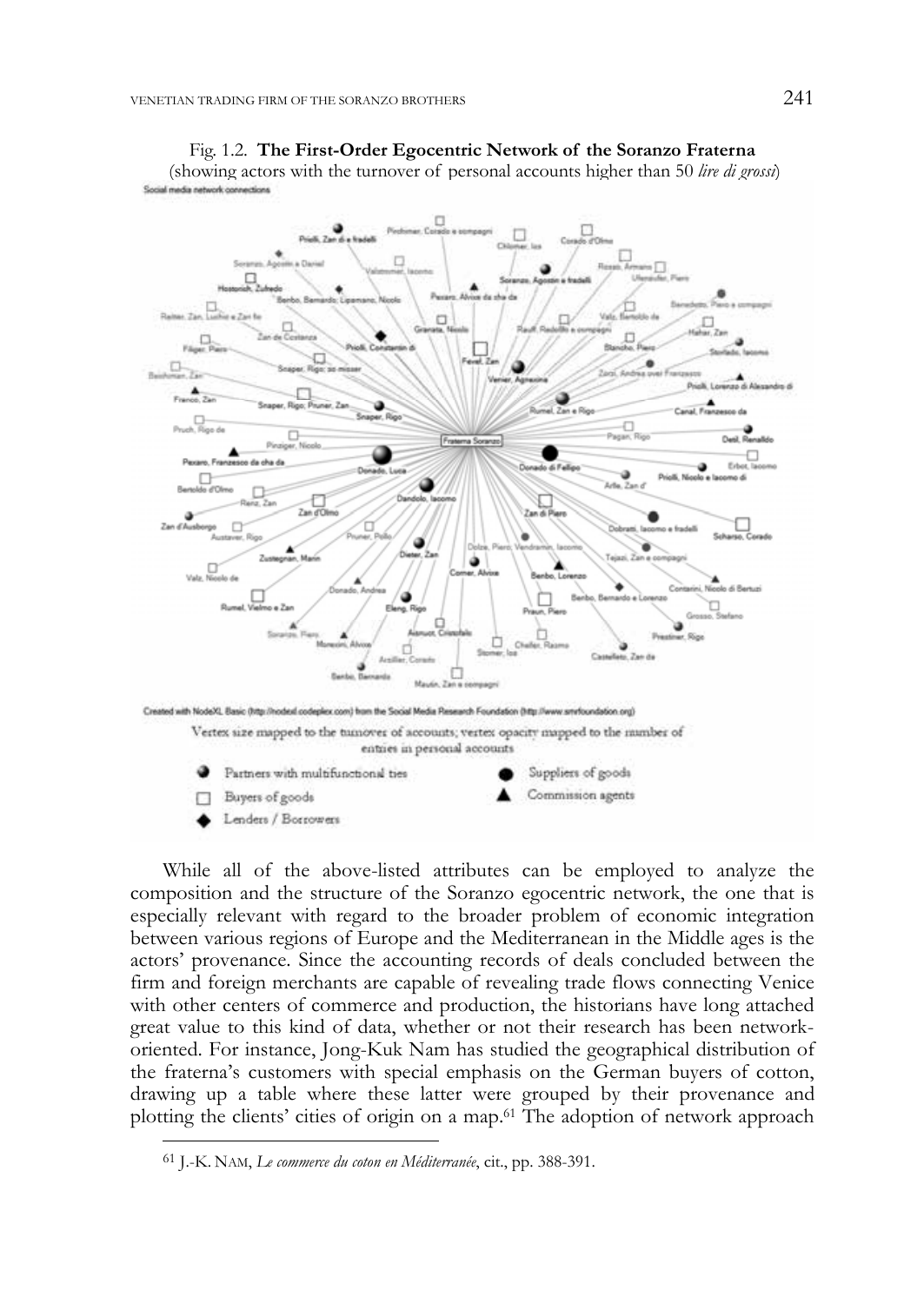provides opportunities for a deeper examination of this material, starting with its quantitative analysis, which finds itself considerably facilitated and encouraged within this methodological framework. In the particular case of the Soranzo fraterna, creating the database of the personal account holders has enabled the author not only to tabulate the geographical distribution of alters in the egocentric network but also to compute the number of accounts and accounting entries, as well as the approximate turnover of operations, for each of the groups united by common origin (see Table 1 in the Appendix and Figures 2.1, 2.2 below).

### Fig. 2.1. **Turnover of personal accounts in the libro real novo by the origin of their holders (in lire di grossi, approx.)**

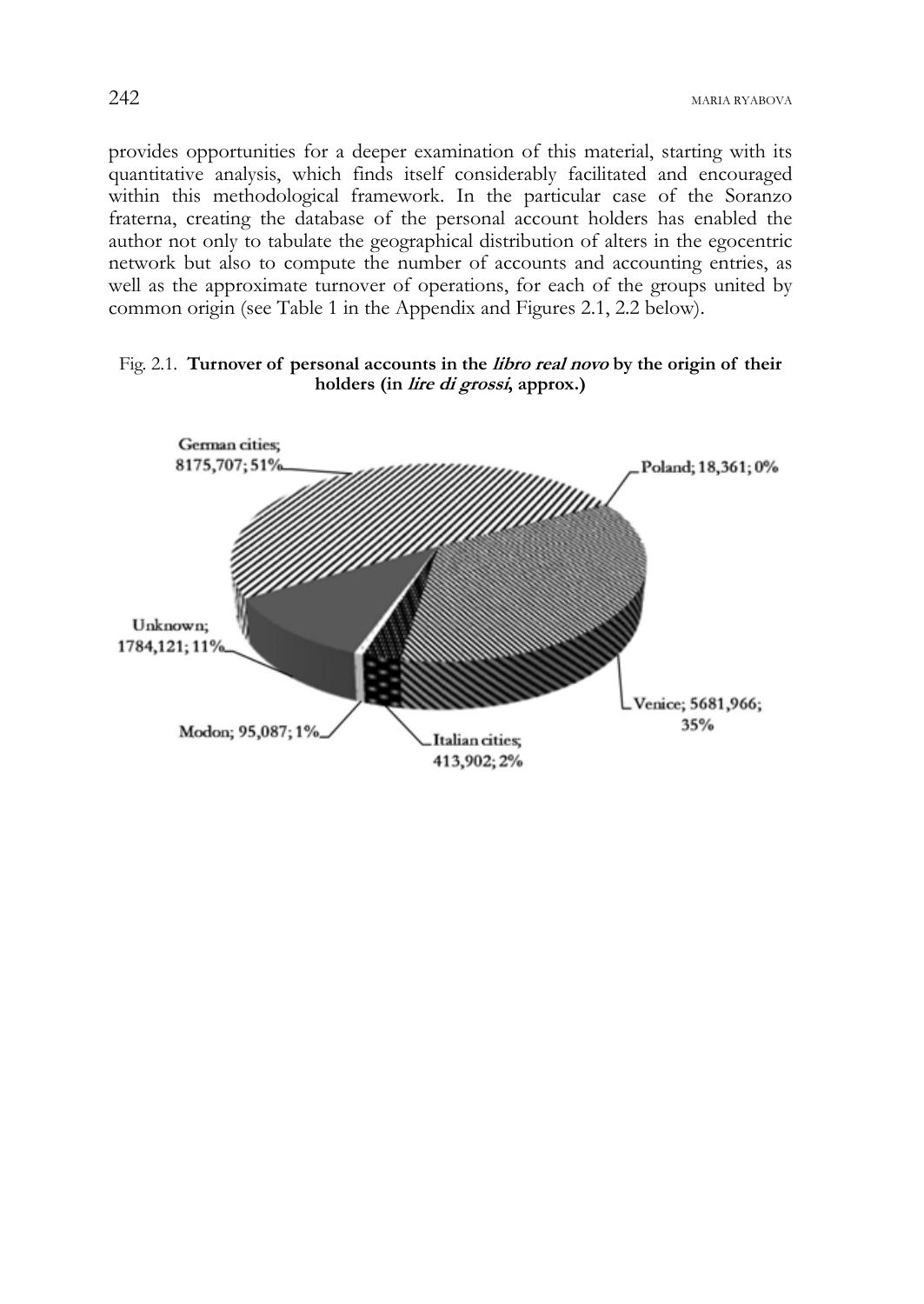



Obviously, the values presented in Table 1 are of approximate nature due to some limitations of the *libro real novo* as a historical source, and first of all to the fact that the individuals mentioned in the ledger are not always easily identifiable; for example, a number of variant spellings are usually found for foreign surnames and toponyms, and same person is occasionally referred to in several different ways. Furthermore, since only 195 account holders out of 469 (41.58%) have their provenance explicitly stated, the author has taken upon herself to single out the members of well-known Venetian families<sup> $62$ </sup> and to include 41 actors with German-sounding names into the category "Germans of unknown origin", along with 4 people who are designated in the manuscript as "*todeschi*" or "*d'Alemagna*". Although one cannot altogether avoid the risk of erroneous identifications, which would have resulted in some minor database inaccuracies, the general picture is rather clear, revealing the preponderance of German customers in the Soranzo trading network and the prominent position of merchants from Ulm, Nuremberg, and Augsburg within this group of foreigners. At the same time, the average number of accounting entries per person is much higher for Venetians than it is for Germans (6.74 *versus* 4.02, respectively), which can be interpreted in the sense that the Soranzo brothers interacted with their fellow compatriots on a more regular basis.

<sup>62</sup> For reasons of convenience, a family name was considered Venetian if labeled as such in the Da Mosto guide to the Venetian archive. See: A. DA MOSTO, *L'Archivio di Stato di Venezia: Indice generale, storico, descrittivo ed analitico*, I-II, Rome 1937-1940 (Biblioteca d'arte editrice), T. I: *Archivi dell'amministrazione centrale della Repubblica Veneta e archivi notarili*, pp. 71-77.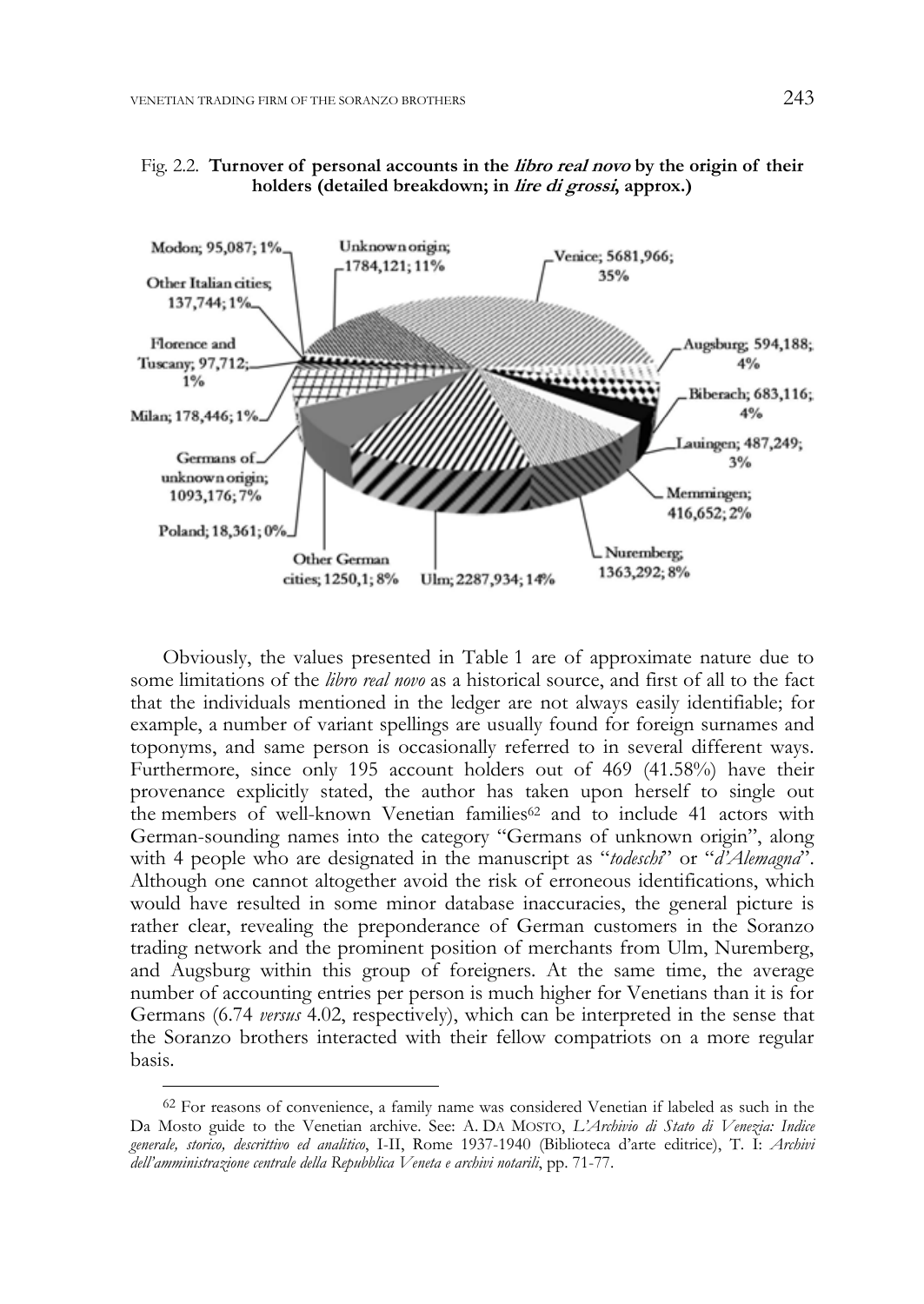In addition to its rich potential for the quantitative analysis of attribute data, the network approach permits one to evaluate the relative importance of actors and to rank them within the system of relationships. With respect to the Soranzo case, the most obvious criteria for assessing the strength of tie connecting an alter to the ego are the frequency of mutual interactions and the volume of operations. The first parameter is indirectly reflected by the number of personal accounts and entries contained in them, while the second can be measured with the approximate turnover63 of the said accounts. The 5% of actors who rank highest according to these criteria and thus form the core of the Soranzo business network are listed in Table 2 (see Appendix). The above-mentioned Luca Donado holds the top spot in all three groups, making it hardly surprising that in the late 1420s the *giudici di petizion* appointed him one of the arbiters in the litigation between Vettor *di Donado* Soranzo and his uncles.64 Other actors present in every column include Giacomo *di Antonio* Dandolo,65 who married Marina Soranzo, Donado's daughter and Vettor's sister, in 1423; four German merchants, i.e., Johann Felle or Vöhlin<sup>66</sup> from Memmingen (*Zan Felle di Manin*),<sup>67</sup> Rigo Eleng from Ulm (*Rigo Eleng d'Ollmo*),<sup>68</sup> Rigo Snaper from Biberach (*Rigo Snaper di Brebrach*),<sup>69</sup> and Johann Dieter from Ulm (*Zan Dieter d'Ollmo*);70 Venetian moneychanger Donado di Fellipo,71 and even one woman – Agnesina Venier,<sup>72</sup> widow of Andrea, who named the Soranzo brothers executors of her will.

However, apart from the purely quantitative criteria cited in Table 2, ties within the Soranzo business network can also be assessed with respect to the nature of transactions carried out by the actors. The classification of partners according to the functional type of their relationship with the fraterna (see Table 3 in the Appendix) takes as a point of departure the content-based classification of personal accounts (see section 4.1 of the present paper). Since both rely on the type of business deals registered in the *libro real novo* as a criterion for forming groups, the actors fall into categories that essentially reiterate those of personal accounts and include, for example, customers who acquired merchandise from the fraterna (256 actors), the firm's suppliers (45 actors), commission agents (19 actors), lenders and borrowers (26 actors), investors partaking in operations with government bonds (15 ac-

<sup>63</sup> In the context of the present study, the turnover of a personal account was calculated as the sum of debit entries; balance entries were normally excluded, except for the balances transferred from Daniel Ziliol's *extrato* (ASVE, *Miscellanea Gregolin*, 14, Libro real novo, ff. 2d-6s).

<sup>64</sup> S. KARPOV, M. RYABOVA, *Libri contabili della fraterna Soranzo*, cit., p. 174.

<sup>65</sup> ASVE, *Miscellanea Gregolin*, 14, Libro real novo, ff. 100s, 115d, 133d, 144d, 162s.

<sup>66</sup> Identification proposed by J.-K. Nam, see: J.-K. NAM, *Le commerce du coton en Méditerranée*, cit., pp. 393-394.

<sup>67</sup> ASVE, *Miscellanea Gregolin*, 14, Libro real novo, ff. 70d, 72s, 132s.

<sup>68</sup> *Ibid*., ff. 70d, 72s, 98d, 107d, 124d.

<sup>69</sup> *Ibid*., ff. 91s, 107d, 140d, 151s.

<sup>70</sup> *Ibid*., ff. 53d, 70d, 73s.

<sup>71</sup> *Ibid*., ff. 43d, 110s, 116s, 119d.

<sup>72</sup> *Ibid*., ff. 6s, 22d, 158s, 158d, 160s.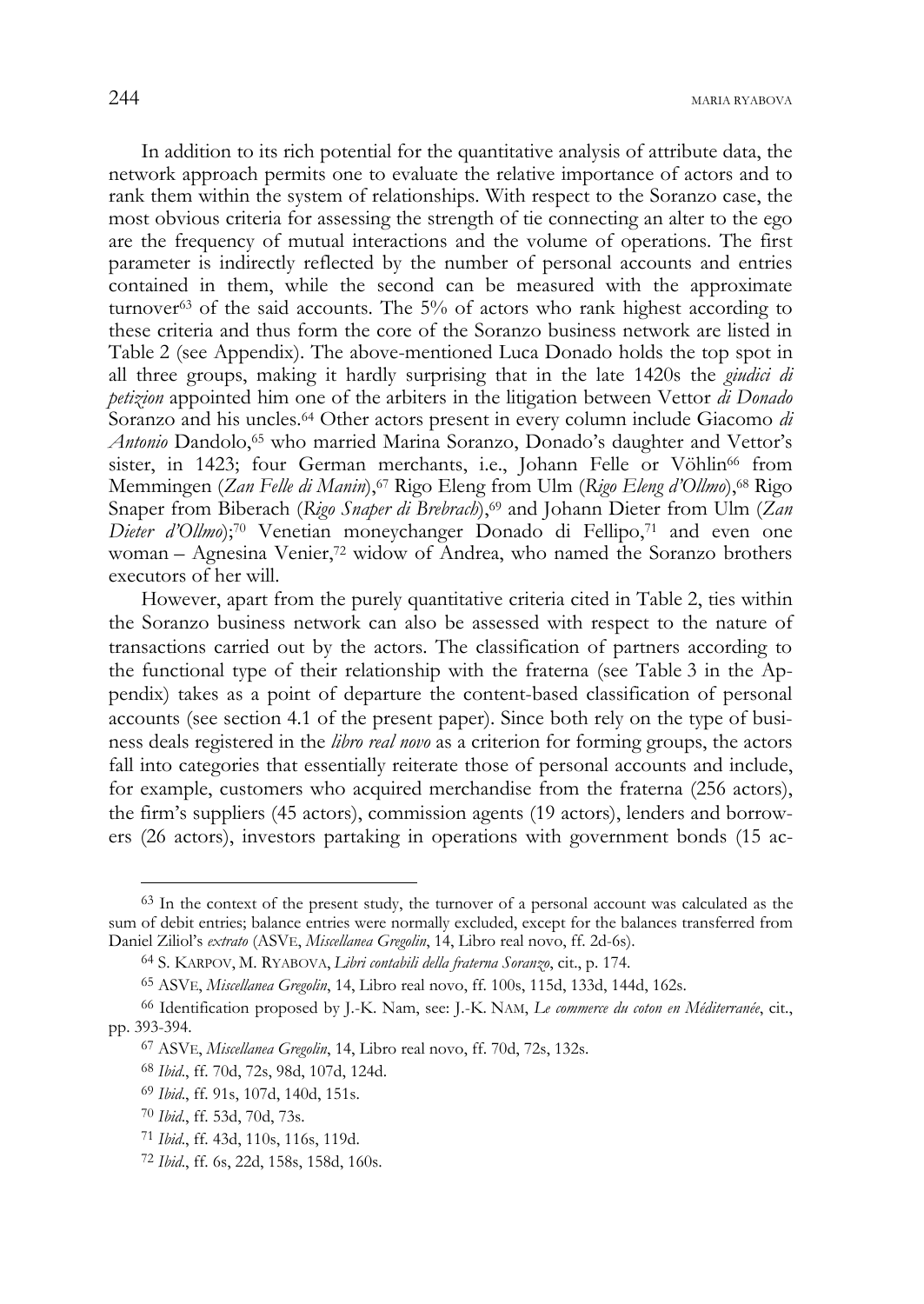tors), service providers (6 actors), parties to bills of exchange (9 actors) and to barter deals (4 actors), joint enterprise partners (1 actor), *et al*. However, personal accounts opened in the name of the same person sometimes belong to two or more different content-based groups, revealing the heterogeneous character of operations conducted by the individual in question. Holders of such accounts make up the category of actors with multifunctional ties to the fraterna, along with partners possessing personal accounts of the mixed type.

Unsurprisingly, the group of 61 alters who interacted with the Soranzo merchants in several various capacities features some members of their inner social circle and extended family, including relatives by blood (for example, uncles Tommaso Soranzo73 and Vido da Canal,74 cousins Stefano *di Niccolò* Contarini75 and Bartolomeo *di Tommaso* Soranzo)76 and by marriage (i.e., the already mentioned Luca Donado, Giacomo Dandolo, and brothers Giovanni, Niccolò, and Giacomo Priuli). At times the individual's exact relation to the fraterna may remain unknown, but the nature of the transactions themselves implies social connection, as is the case with Agnesina Venier, whose will the Soranzo brothers executed, or with the unnamed prioress77 of the San Lorenzo convent, where their sister Fontana78 took the veil. At least 17 actors with multifaceted ties to the fraterna were foreigners, 12 of them Germans and 5 Italians, and while these men of affairs occupy a prominent place in the group, the business activities they engaged in appear significantly less diversified than those of the firm's Venetian partners. Like most of their compatriots, these foreigners generally bought articles of Levantine import (14 actors), the main difference being that, in addition, they also sold to the fraterna (3 actors) or bartered (10 actors) merchandise of their own. Less common for the members of this subgroup was to use various financial instruments, such as bill of exchange (*lettera di cambio*, 2 actors), guarantee (*proferta*, 2 actors), or loans (1 actor).

As for the remaining 31 partners who were linked to the fraterna with multifunctional ties but are not known to be related to the Soranzo brothers by blood or by marriage, their provenance is not indicated in the account books, therefore it is likely that the majority of them were Venetian citizens (*cives de intus* or *de extra*) or patricians. Their dealings with the firm demonstrate highly diversified and individualized combinations of business activities and operations, making it hard to detect patterns of economic behavior; the same applies to members of the Soranzo clan but not to the subcategory of foreigners. A cursory assessment of the subgroup constituted by the Venetians with multifaceted ties to the fraterna reveals the presence of actors involved in the day-to-day running of the Soranzo household, such

<sup>73</sup> *Ibid*., f. 4s.

<sup>74</sup> *Ibid*., ff. 56d, 115d.

<sup>75</sup> *Ibid*., ff. 78s, 163d.

<sup>76</sup> *Ibid*., f. 5d.

<sup>77</sup> *Ibid*., f. 116d.

<sup>78</sup> *Ibid*., ff. 112s, 149d.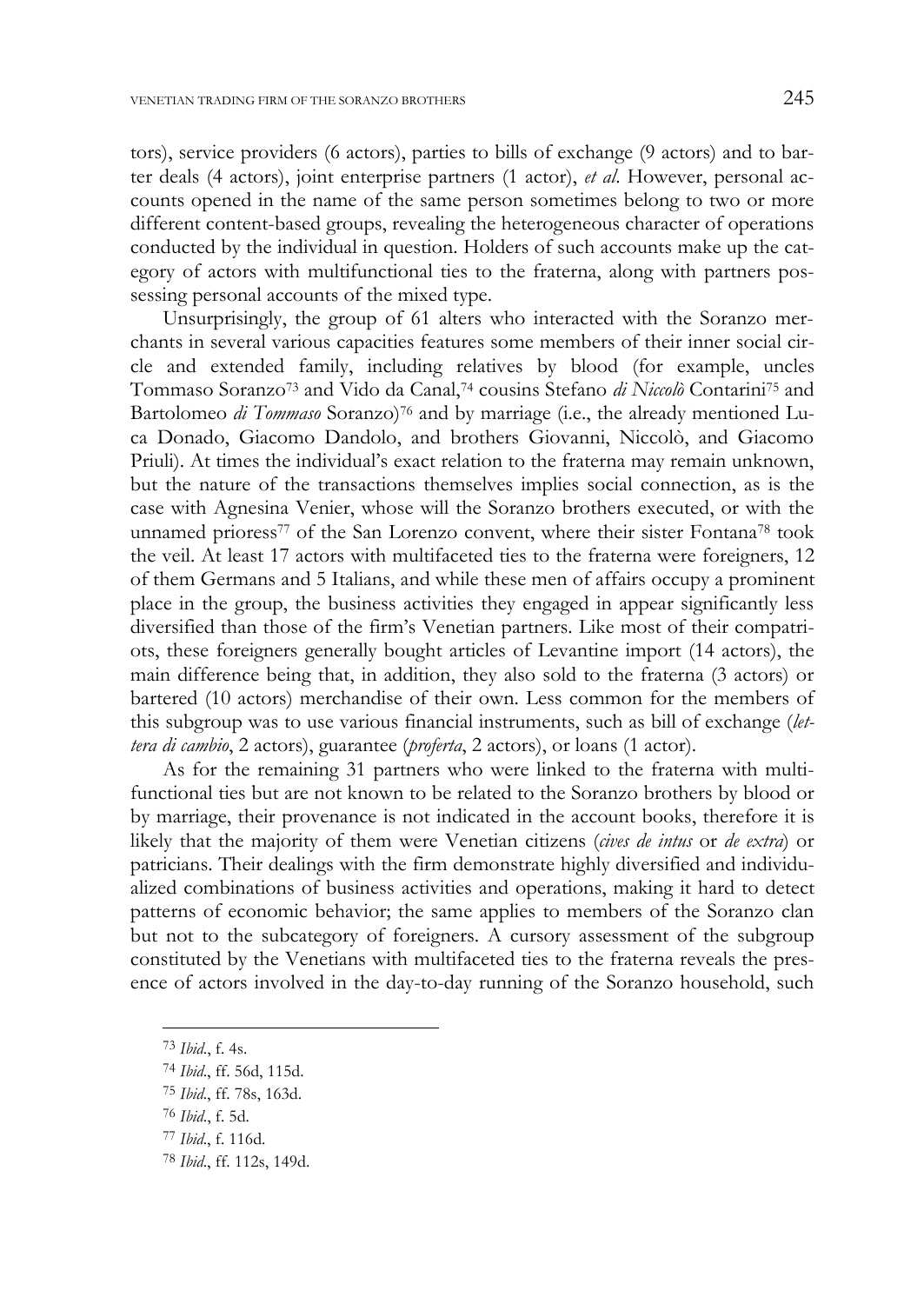as Dario Zusto,79 the proprietor of storage facilities rented by the firm, Niccolò da Verseia,80 *fameio* of Donado Soranzo, and a bunch of local artisans and shopkeepers (Carlo Coldiera,81 owner of a *botega*; Renaldo, *sartor a Rialto*; <sup>82</sup> *choltrer* Andrea da Lorssa;83 *drapieri* Luca and Francesco Zivran;84 *miedego* Graziadio).85 Two members of the group performed the duties of official brokers, or *sanseri*, at the *Fondaco dei Tedeschi*, and this circumstance merits special attention since the law required the state-appointed intermediaries of trade to participate in every deal concluded with German merchants and worth more than 10 ducats.86 Throughout the many years of their business career, the Soranzo brothers interacted with dozens of *sanseri*, the fees due to these latter having been regularly entered into the merchandise accounts, along with other expenses,<sup>87</sup> but only Bortolamio Alivoto<sup>88</sup> and Iacomo Perazo89 had personal accounts in the *libro real novo*. Their particular closeness to the fraterna suggests the potential for illicit agreements not unlike those described by Philippe Braunstein in his recent book.90

The central position held within the network by the actors with multifunctional ties to the ego finds reasonable explanation in the fact that concluding several deals of various types with a certain counterparty generally bespeaks coincidence of financial interests, mutual trust, and possibly even a social connection. However, a strong business relationship, though perhaps lacking meaningful social implications, can also emerge thanks to the recurring economic transactions of the same kind. For this reason, a comprehensive analysis of the Soranzo trading network would have to take into consideration the above-listed homogeneous categories of account holders (see Table 3 in the Appendix), especially the largest group comprising 256 buyers of goods. A brief survey of actors who engaged the firm exclusively to acquire merchandise shows that the absolute majority of clients (182, or 71.09%) made only one purchase, so they had no chance to form any sort of lasting connection with the Soranzo brothers. Nevertheless, the fraterna did gain some regular customers, and 14 buyers (5.47%), most of them Germans, concluded more than three deals each, the turnover of sales reported in their personal accounts amounting to 2156.807 *lire di grossi*, as opposed to 3155.659 *lire di grossi* spent by 182 onetime buyers. Hence it follows that though the Soranzo firm had access to a rather

<sup>79</sup> *Ibid*., ff. 95d, 163d.

<sup>80</sup> *Ibid*., f. 22d.

<sup>81</sup> *Ibid*., f. 20s.

<sup>82</sup> *Ibid*., f. 152s.

<sup>83</sup> *Ibid*., ff. 57s, 129s.

<sup>84</sup> *Ibid*., f. 97d.

<sup>85</sup> *Ibid*., f. 36d.

<sup>86</sup> P. BRAUNSTEIN, *Les Allemands à Venise (1380-1520)*, cit., pp. 121-123.

<sup>87</sup> For examples, see: ASVE, *Miscellanea Gregolin*, 14, Libro real novo, ff. 9s, 11s, 12s, *et passim*.

<sup>88</sup> *Ibid*., f. 35d.

<sup>89</sup> *Ibid*., ff. 140s, 155d.

<sup>90</sup> P. BRAUNSTEIN, *Les Allemands à Venise (1380-1520)*, cit., pp. 123-126.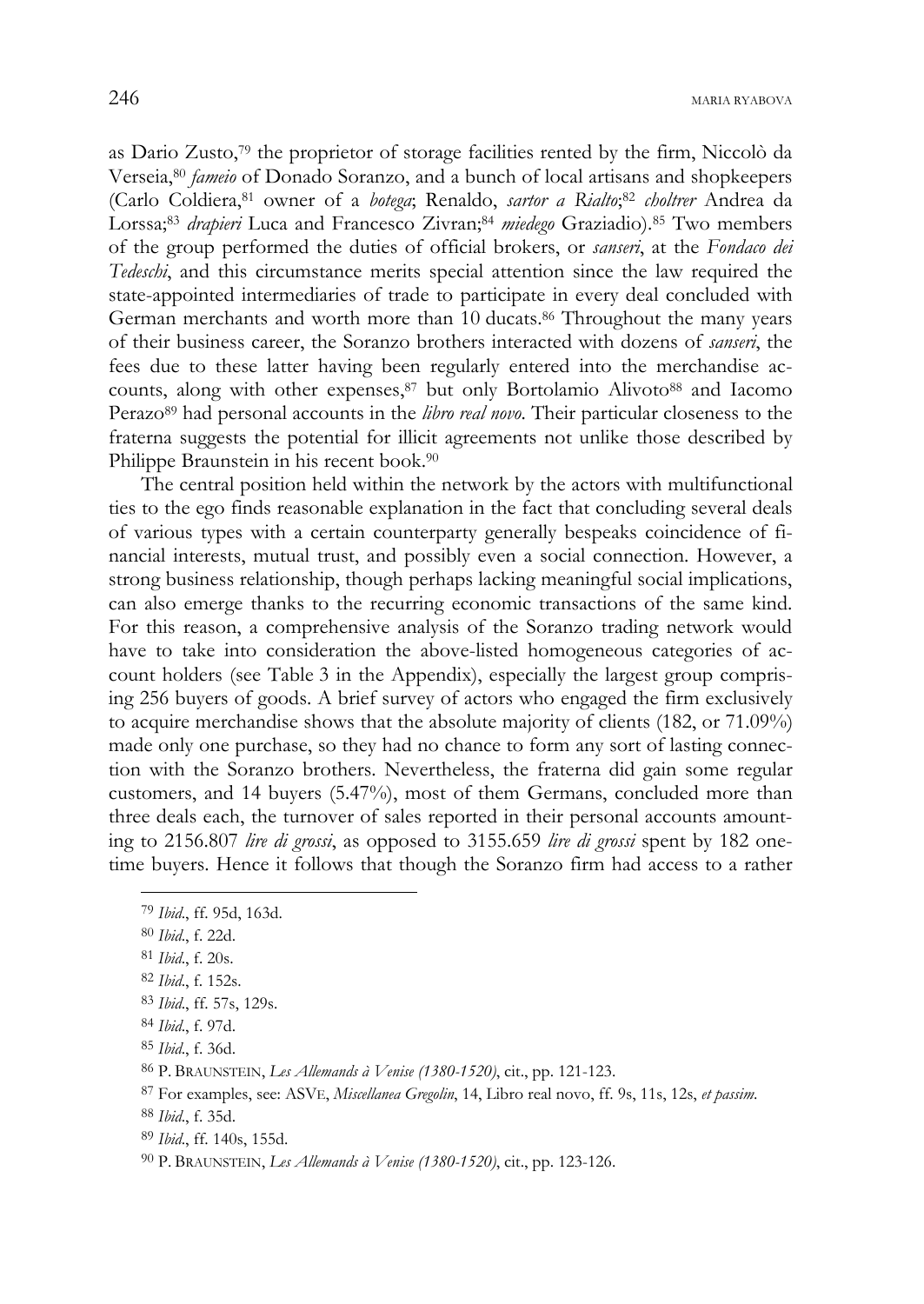large and depersonalized distribution network, the ultimate success of its business strategy depended heavily on a small number of wholesale merchants strongly connected to the fraterna.

# 5. CONCLUSION

-

The network analysis initiated by the author in this study leaves plenty of room for the application of more specialized and sophisticated research procedures, as well as for the deeper interpretation of its results. At the present stage, the Soranzo business network comprises only actors of first order, i.e., those directly linked to the fraterna, and only those with personal accounts opened in their names. Its scope can be further broadened by adding bankers and individuals who did not possess their own accounts in the *libro real novo* but played important structural roles in the organization of commerce, like brokers and intermediaries of trade (*sanseri*), patrons of ships, or other actors mentioned in the entries recording overhead and transportation costs of merchandise. Nevertheless, the egocentric network reconstructed hitherto allows some new light to be shed on the patterns of economic interactions in the business circles of late medieval Venice. Since the data on the relationships maintained by the Soranzo trading firm ("the ego") with its partners ("alters") came from the accounting records, every known tie within the network manifested itself in the value of goods or the sum of money that had changed hands, and thus it possessed an inherent quantitative dimension. This has enabled the author to assess the strength of linkages by the number and the volume of transactions conducted with a given individual and to rank the actors accordingly, highlighting those who had invested most heavily in their dealings with the Soranzo merchants.

In addition to the quantitative criteria, the relationships within the network were also classified according to their functional types, which had been defined by the nature of deals concluded. This procedure brought into view the diversity of economic transactions performed by the firm and their mostly impersonal character, at the same time revealing the core of partners with strong multifaceted ties to the Soranzo fraterna. The composition of this group turns out to be remarkable in several ways. For one thing, it demonstrates the priority of relationships formed through marriage over those predetermined by kinship patterns. While in recent historiography it has been suggested that the acquisition of political and social advantages through matrimonial alliances may not have been a widespread phenomenon in late medieval Venice,91 the account books of the Soranzo fraterna provide one with vivid examples of the day-to-day economic cooperation between the in-laws who interacted much more tightly than blood relatives or members of the extended Soranzo clan. Furthermore, the core of the Soranzo network contains high percentage of foreigners, mostly South German

<sup>91</sup> D.E. QUELLER, T.F. MADDEN, *Father of the Bride: Fathers, Daughters, and Dowries in Late Medieval and Early Renaissance Venice*, in "Renaissance Quarterly", 46, 1993, n. 4, pp. 685-711.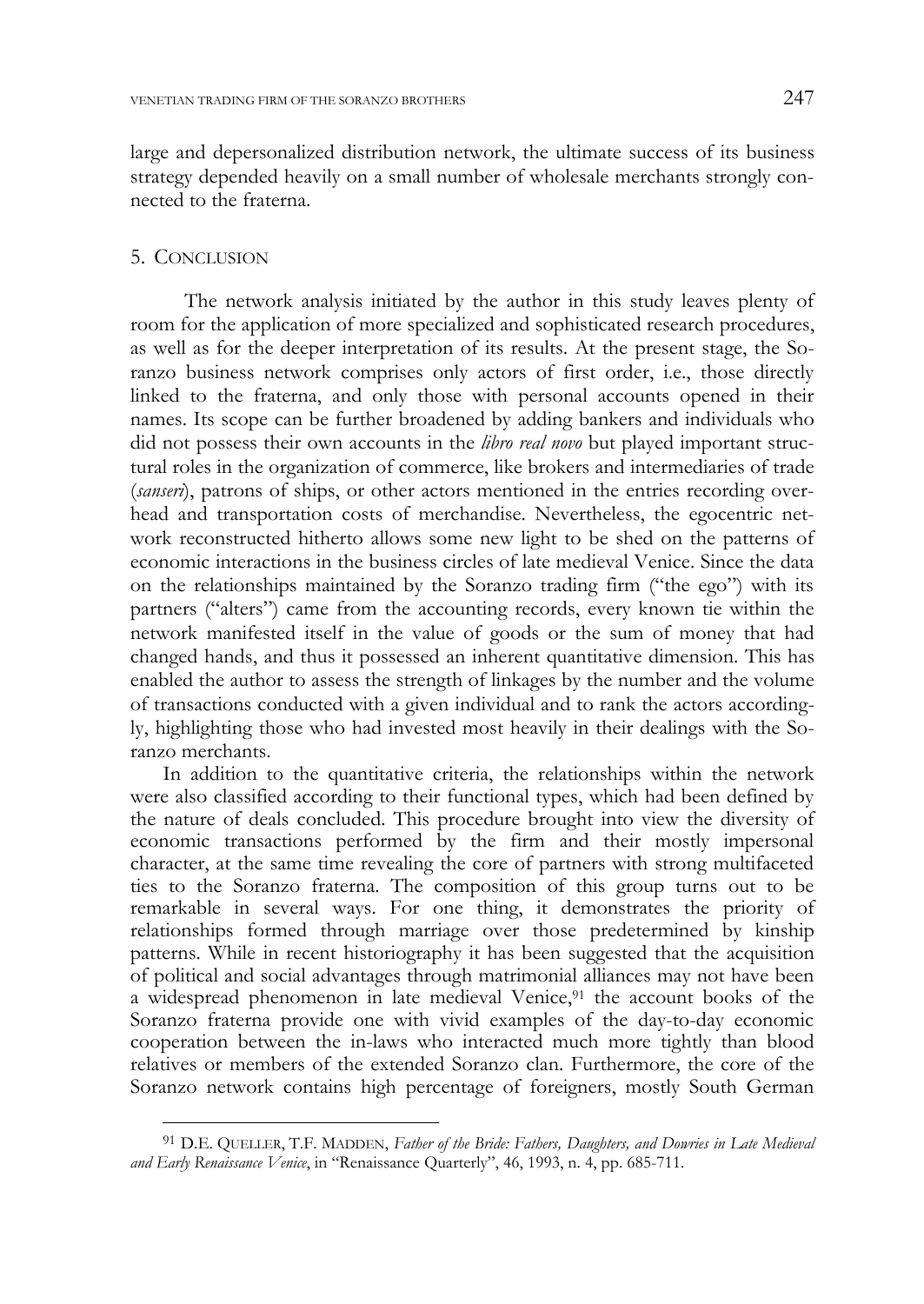merchants residing at the *Fondaco dei Tedeschi*, which results from the fact that the family partnership invested the bulk of its capital in cotton trade. On the other hand, the regular and prolonged business contacts with a group of Germans acting as bridges to the rest of the community may have led to the emergence of permanent social linkages, and these latter may have, in their turn, prevented the fraterna from trying to broaden its specialization in order to adapt to the changing market conditions and to the shifts in the political situation. In this manner, the case study of the Soranzo trading network ultimately contributes to revealing both the organizational patterns of the Venetian trade in the Eastern Mediterranean and the underlying mechanisms of economic integration between the Venetian Republic, the Levant, and the cities of Southern Germany.

### **APPENDIX**

| Provenance of<br>account holders |                                           | Number<br>of<br>account<br>holders | Number<br>of<br>personal<br>accounts | Total<br>number<br>of<br>entries | Average<br>number<br>of<br>entries<br>per<br>account<br>holder | Total<br>turnover<br>of<br>accounts<br>(in lire di<br>grossi,<br>approx.) | Average<br>turnover<br>per account<br>holder (in<br>lire di<br>grossi,<br>approx.) |
|----------------------------------|-------------------------------------------|------------------------------------|--------------------------------------|----------------------------------|----------------------------------------------------------------|---------------------------------------------------------------------------|------------------------------------------------------------------------------------|
| Venice                           |                                           | 158                                | 210                                  | 1065                             | 6.74                                                           | 5681.966                                                                  | 35.962                                                                             |
| German lands,<br>including:      |                                           | 200                                | 257                                  | 803                              | 4.02                                                           | 8175.707                                                                  | 40.879                                                                             |
|                                  | Ulm $(Olmo)$                              | 34                                 | 49                                   | 183                              | 5.38                                                           | 2287.934                                                                  | 67.292                                                                             |
|                                  | Nuremberg<br>(Norimbergo)                 | 30                                 | 43                                   | 145                              | 4.83                                                           | 1363.292                                                                  | 45.443                                                                             |
|                                  | Augsburg<br>(Ausborgo)                    | 1.5                                | 19                                   | 60                               | $\overline{4}$                                                 | 594.188                                                                   | 39.613                                                                             |
|                                  | Biberach<br>(Brebach)                     | 9                                  | 14                                   | 61                               | 6.78                                                           | 683.116                                                                   | 75.902                                                                             |
|                                  | Konstanz<br>(Chostanza)                   | 9                                  | 11                                   | 31                               | 3.44                                                           | 209.273                                                                   | 23.253                                                                             |
|                                  | Salzburg<br>(Salzisborgo)                 | 9                                  | 11                                   | 26                               | 2.89                                                           | 153.681                                                                   | 17.076                                                                             |
|                                  | Regensburg<br>(Rausborgo /<br>Renesborgo) | 7                                  | 8                                    | 23                               | 3.29                                                           | 183.458                                                                   | 26.208                                                                             |
|                                  | Vienna<br>Viena)                          | 7                                  | 8                                    | 19                               | 2.71                                                           | 106.057                                                                   | 15.151                                                                             |

Tab. 1. **The Geographical Distribution of the Personal Account Holders in the Libro Real Novo of the Soranzo Fraterna (ASVE, Miscellanea Gregolin, 14)**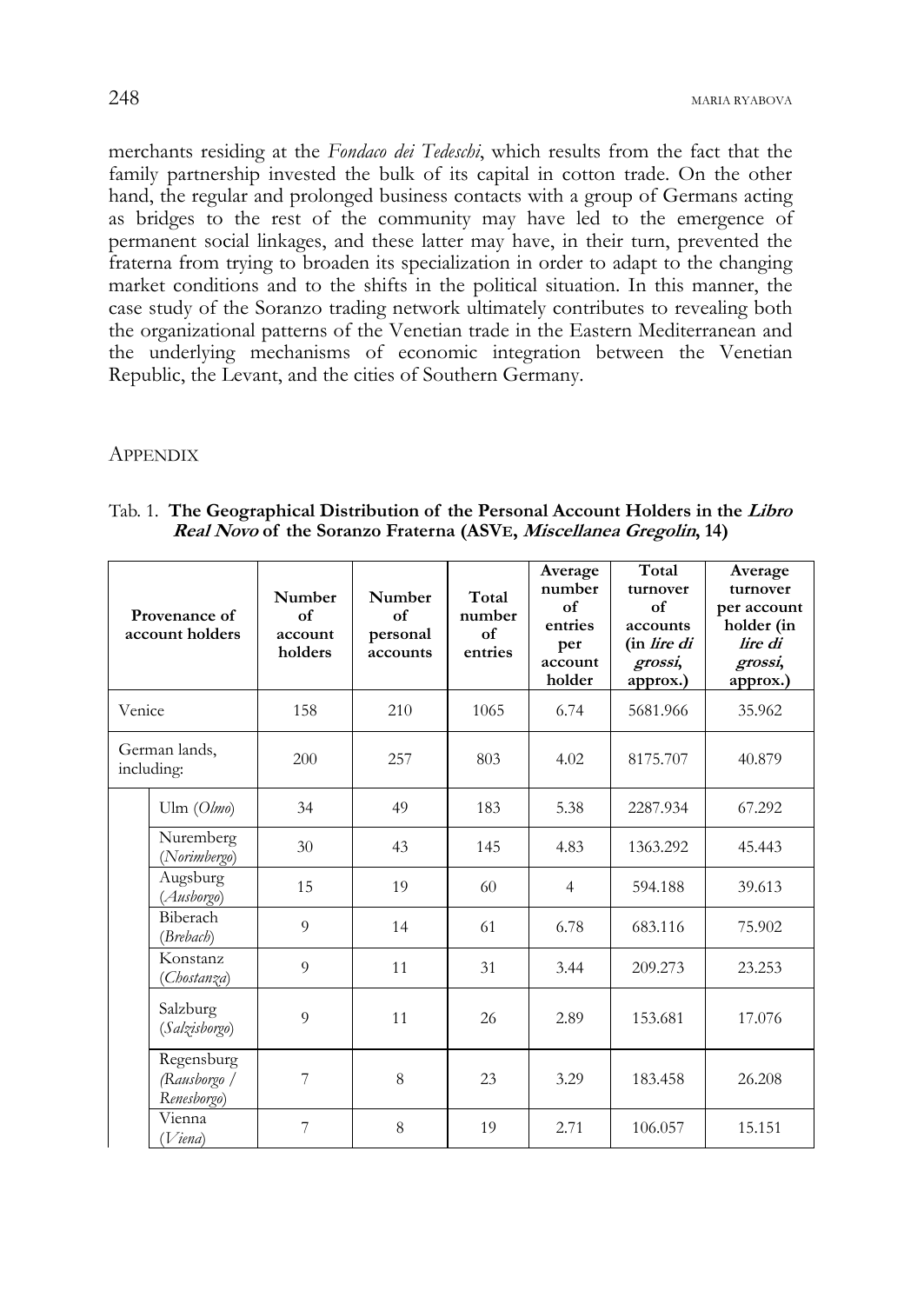# VENETIAN TRADING FIRM OF THE SORANZO BROTHERS 249

| Memmingen<br>(Manin)             | 6              | 12                       | 40             | 6.67           | 416.652  | 69.442 |
|----------------------------------|----------------|--------------------------|----------------|----------------|----------|--------|
| Lauingen<br>(Laibin /<br>Longin) | $\overline{5}$ | $\overline{\phantom{a}}$ | 21             | 4.2            | 487.249  | 97.45  |
| Breslau<br>(Breslavia)           | $\overline{4}$ | $\overline{4}$           | 8              | $\overline{2}$ | 39.391   | 9.848  |
| Cologne<br>(Chologna)            | $\overline{4}$ | 5                        | 18             | 4.5            | 166.036  | 41.509 |
| Passau<br>(Passo)                | $\mathfrak{Z}$ | $\mathfrak{Z}$           | 8              | 2.67           | 56.324   | 18.775 |
| Fainboch (?)                     | $\mathbf{1}$   | $\mathbf{1}$             | $\overline{c}$ | 2              | 38.296   | 38.296 |
| Freiburg<br>(Feriborgo)          | $\mathbf{1}$   | $\mathbf{1}$             | $\overline{2}$ | $\overline{2}$ | 2.837    | 2.837  |
| Frankfurt<br>(Francho fort)      | $\mathbf{1}$   | $\mathbf{1}$             | 3              | $\mathfrak{Z}$ | 10.207   | 10.207 |
| Landshut<br>(Lanzuot)            | $\mathbf{1}$   | $\mathbf{1}$             | $\overline{2}$ | $\overline{2}$ | 37.121   | 37.121 |
| Lübeck<br>(Lubech)               | $\mathbf{1}$   | $\mathbf{1}$             | $\overline{2}$ | $\overline{2}$ | 13.698   | 13.698 |
| Munich<br>(Munego)               | $\mathbf{1}$   | $\overline{c}$           | 5              | $\sqrt{5}$     | 39.175   | 39.175 |
| Neustadt<br>(Neustat)            | $\mathbf{1}$   | $\mathbf{1}$             | $\overline{2}$ | $\overline{2}$ | 15.556   | 15.556 |
| Nördlingen<br>(Norlin)           | $\mathbf{1}$   | $\,1\,$                  | 3              | $\mathfrak{Z}$ | 43.49    | 43.49  |
| Seresborgo (?)                   | $\mathbf{1}$   | $\mathbf{1}$             | $\overline{c}$ | $\overline{2}$ | 7.5      | 7.5    |
| Sipplingen<br>(Spilimbergo)      | $\mathbf{1}$   | $\overline{2}$           | 6              | 6              | 31.45    | 31.45  |
| Songar (?)                       | $\mathbf{1}$   | $\,1\,$                  | $\overline{4}$ | $\overline{4}$ | 87.941   | 87.941 |
| Strasbourg<br>(Strasborgo)       | $\mathbf{1}$   | $\mathbf{1}$             | $\overline{2}$ | $\overline{2}$ | 3.17     | 3.17   |
| Villach<br>(Villacho)            | $\mathbf{1}$   | $\mathbf{1}$             | $\overline{2}$ | $\overline{2}$ | 5.439    | 5.439  |
| Germans of<br>unknown<br>origin  | 45             | 48                       | 123            | 2.73           | 1093.176 | 24.293 |
| Italian cities,<br>including:    | 28             | 36                       | 100            | 3.57           | 413.902  | 14.782 |
| Milan<br>(Milano)                | 10             | 14                       | 35             | 3.5            | 178.446  | 17.845 |
| Florence<br>(Firenze)            | $\overline{4}$ | $\overline{4}$           | 10             | 2.5            | 55.462   | 13.866 |
| Ascoli<br>Piceno<br>(Ascholle)   | $\overline{c}$ | 2                        | 5              | 2.5            | 9.837    | 4.919  |
| Mantua<br>(Mantova)              | 2              | 2                        | 4              | $\overline{c}$ | 7.21     | 3.605  |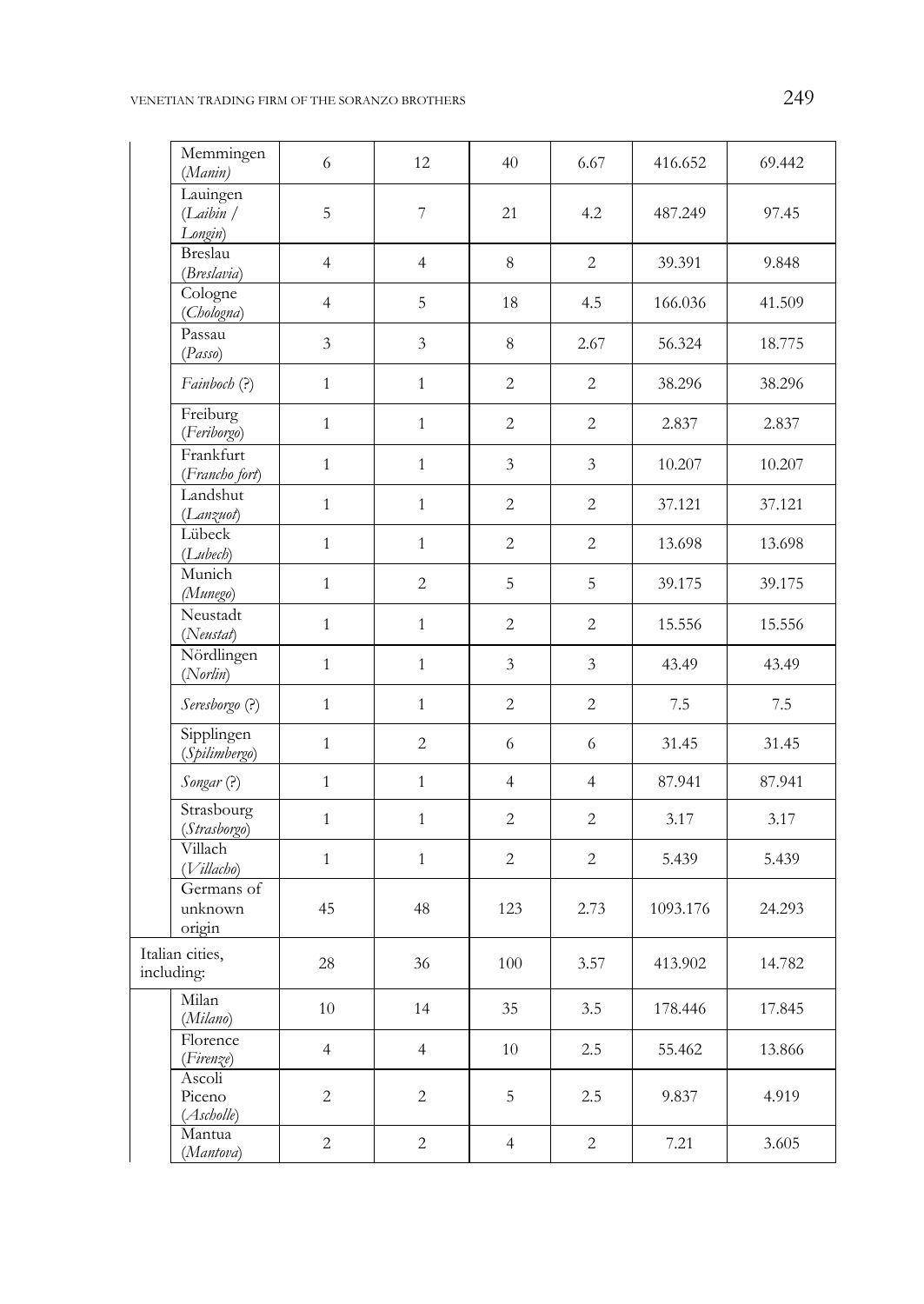|                 | Bergamo<br>(Bergamo)                      | $\mathbf{1}$   | 5              | 18             | 18             | 29.297    | 29.297 |
|-----------------|-------------------------------------------|----------------|----------------|----------------|----------------|-----------|--------|
|                 | Castel<br>Maggiore<br>(Chastel<br>Magor)  | $\mathbf{1}$   | $\mathbf{1}$   | $\overline{c}$ | $\overline{2}$ | 4.91      | 4.91   |
|                 | Modena<br>(Modena)                        | $\mathbf{1}$   | $\mathbf{1}$   | $\overline{2}$ | $\overline{2}$ | 4.243     | 4.243  |
|                 | Pavia (Pavia)                             | $\mathbf{1}$   | $\mathbf{1}$   | $\overline{4}$ | $\overline{4}$ | 4.183     | 4.183  |
|                 | Peraga<br>(Peraga)                        | $\mathbf{1}$   | $\mathbf{1}$   | 5              | 5.00           | 35.731    | 35.731 |
|                 | Pordenone<br>(Pordenon)                   | $\mathbf{1}$   | $\mathbf{1}$   | $\mathbf{1}$   | $\mathbf{1}$   | 2.805     | 2.805  |
|                 | Sesto di<br>Friuli<br>(Sesto di<br>Freul) | $\mathbf{1}$   | $\mathbf{1}$   | $\overline{3}$ | $\mathfrak{Z}$ | 5.3       | 5.3    |
|                 | Spoleto<br>(Spollitti)                    | $\mathbf{1}$   | $\mathbf{1}$   | $\overline{2}$ | 2              | 4.59      | 4.59   |
|                 | Treviso<br>(Trevixo)                      | $\mathbf{1}$   | $\mathbf{1}$   | 5              | 5              | 29.638    | 29.638 |
|                 | Tuscany<br>(toschan)                      | $\mathbf{1}$   | $\mathbf{1}$   | 5              | 5              | 42.25     | 42.45  |
| Modon           |                                           | $\overline{2}$ | $\overline{3}$ | 8              | $\overline{4}$ | 95.087    | 47.544 |
| Poland (Polana) |                                           | $\mathbf{1}$   | $\mathbf{1}$   | $\overline{2}$ | $\overline{2}$ | 18.361    | 18.361 |
| Origin unknown  |                                           | 80             | 89             | 288            | 3.6            | 1784.121  | 22.302 |
| Total / Average |                                           | 469            | 596            | 2266           | 4.83           | 16169.144 | 34.476 |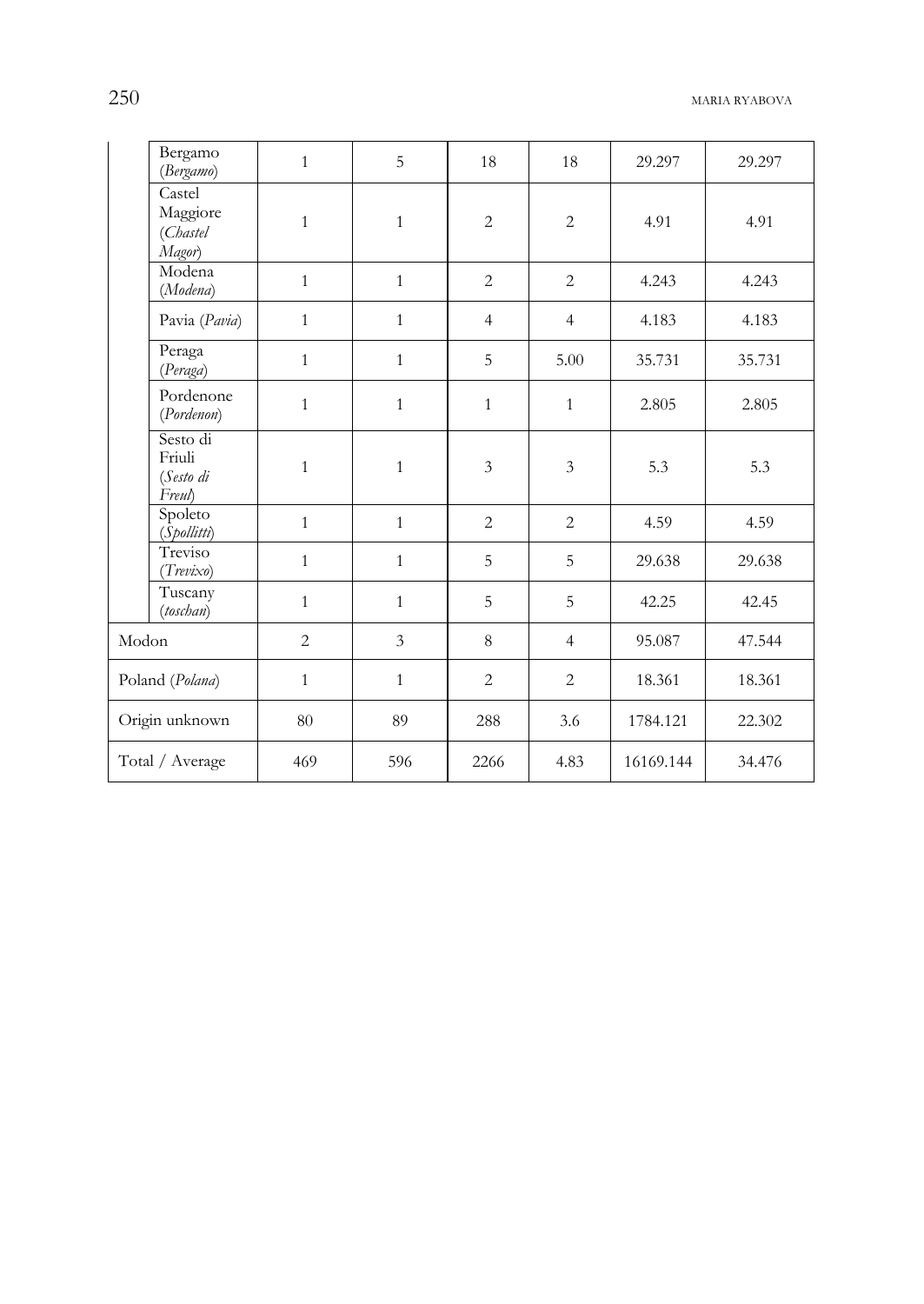|                | By the number of<br>accounts          |                          | By the number of<br>entries           |                         | By the turnover of accounts        |                                                               |
|----------------|---------------------------------------|--------------------------|---------------------------------------|-------------------------|------------------------------------|---------------------------------------------------------------|
| Rank           | Name                                  | Number<br>of<br>accounts | Name                                  | Number<br>of<br>entries | Name                               | Turnover<br>of accounts<br>(in lire di<br>grossi,<br>approx.) |
| $\overline{1}$ | Donado,<br>Lucha*                     | 8                        | Donado,<br>Lucha*                     | 142                     | Donado,<br>Lucha*                  | 815.66                                                        |
| 2              | Felle, Zan                            | 7                        | Venier,<br>Agnexina*                  | 77                      | Donado di<br>Fellipo               | 526.476                                                       |
| 3              | Venier,<br>Agnexina*                  | 6                        | Dandolo,<br>Iachomo*                  | 40                      | Dandolo,<br>Iachomo*               | 419.437                                                       |
| $\overline{4}$ | Belltrame<br>d'Andrea*                | 5                        | Priolli, Zan di<br>e fradelli*        | 30                      | Rumel, Zan e<br>$Rigo*$            | 356.7                                                         |
| 5              | Dandolo,<br>Iachomo*                  | 5                        | Felle, Zan                            | 28                      | Venier,<br>Agnexina*               | 328.556                                                       |
| 6              | Eleng, $Rigo*$                        | 5                        | Dieter, Zan*                          | 25                      | Felle, Zan                         | 307.246                                                       |
| 7              | Benbo,<br>Bernardo*                   | $\overline{4}$           | Priolli,<br>Nichollo e<br>Iachomo di* | 25                      | Zan di Piero                       | 266.736                                                       |
| 8              | Donado di<br>Fellipo                  | $\overline{4}$           | Eleng, Rigo*                          | 23                      | Scharsso,<br>Chorado               | 264.743                                                       |
| 9              | Priolli,<br>Nichollo e<br>Iachomo di* | $\overline{4}$           | Priolli,<br>Chonstantin<br>$di*$      | 23                      | Praun, Piero                       | 251.308                                                       |
| 10             | Priolli, Zan di<br>e fradelli*        | $\overline{4}$           | Benbo,<br>Lorenzo                     | 20                      | Priolli,<br>Chonstantin di*        | 244                                                           |
| 11             | Rabia, Piero*                         | $\overline{4}$           | Chorner,<br>Alvixe*                   | 20                      | Snaper, Rigo;<br>Pruner, Zan       | 231.185                                                       |
| 12             | Snaper, Rigo*                         | 4                        | Charllo,<br>Nichollo                  | 19                      | Rumel, Vielmo<br>e Zan             | 227.809                                                       |
| 13             | Zan d'Ollmo                           | $\overline{4}$           | Chontarini,<br>Zan fo di<br>Nicholo   | 19                      | Dieter, Zan*                       | 200.32                                                        |
| 14             | Chres, Lio<br>$Polldo*$               | 3                        | Donado di<br>Fellipo                  | 19                      | Pexaro.<br>Franzescho da<br>cha da | 190.933                                                       |
| 15             | Chorner,<br>Alvixe*                   | 3                        | Snaper, Rigo*                         | 19                      | Dobratti,<br>Iachomo e<br>fradelli | 190                                                           |
| 16             | Detil,<br>Renalldo*                   | 3                        | Soranzo,<br>Agostin e<br>fradelli*    | 19                      | Zan d'Ollmo                        | 186.329                                                       |
| 17             | Dieter, Zan*                          | 3                        | Belltrame<br>d'Andrea*                | 18                      | Eleng, Rigo*                       | 180.044                                                       |

Tab. 2. **Top-5% of Actors in the Egocentric Network of the Soranzo Fraterna** 

 $\overline{a}$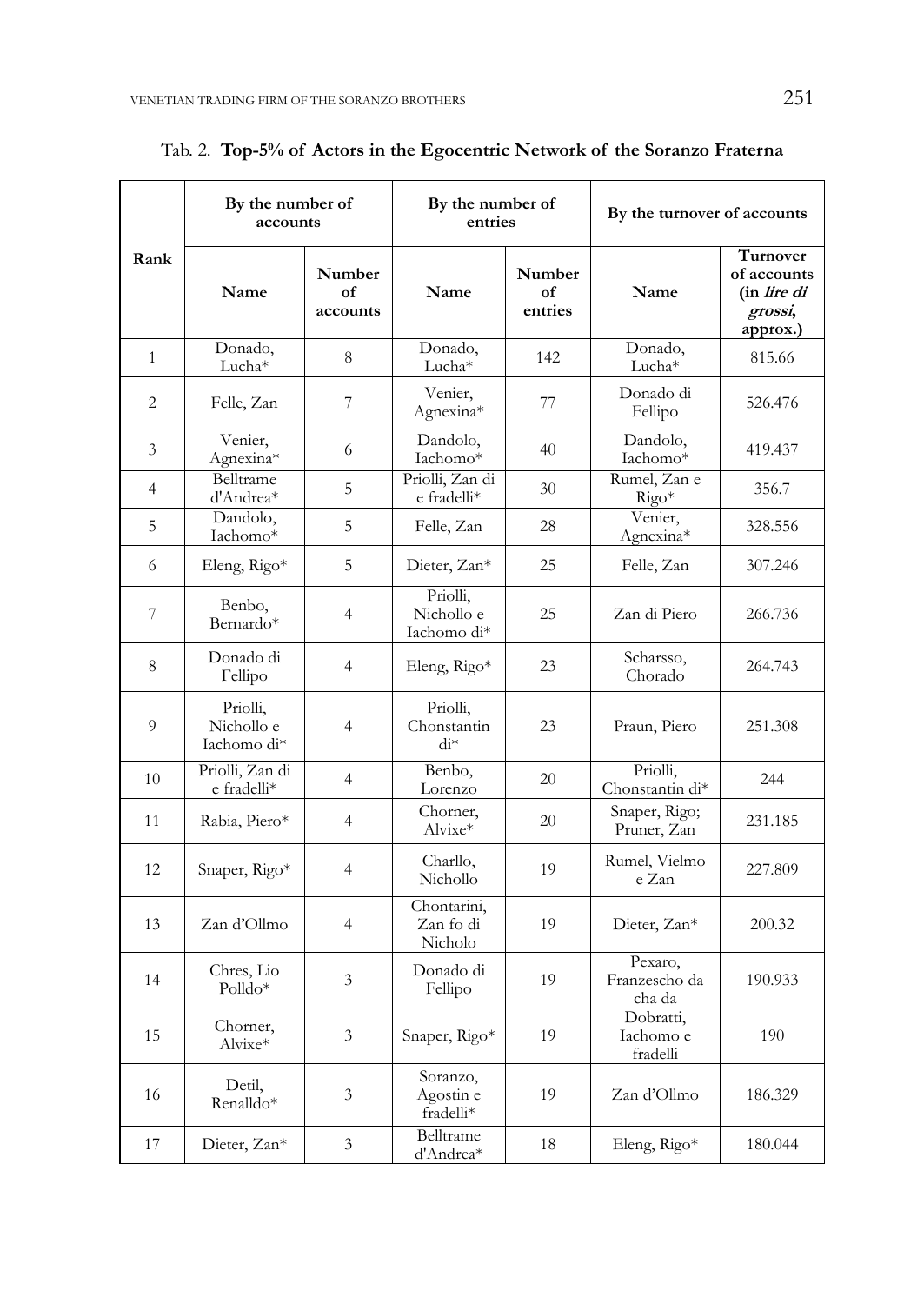| 18                                                                                                                                                                   | Donado,<br>Andrea e<br>Almoro $*$ | 3 | Zusto,<br>$Dario*$                | 17 | Benbo, Lorenzo                     | 176.29  |  |
|----------------------------------------------------------------------------------------------------------------------------------------------------------------------|-----------------------------------|---|-----------------------------------|----|------------------------------------|---------|--|
| 19                                                                                                                                                                   | Elsimer, Rigo                     | 3 | Hostorich,<br>Zufredo             | 16 | Chlomer, Ios                       | 174.26  |  |
| 20                                                                                                                                                                   | Granata,<br>Nicholo               | 3 | Pollo,<br>Marcho                  | 16 | Soranzo,<br>Agostin e<br>fradelli* | 166.605 |  |
| 21                                                                                                                                                                   | Grazian,<br>Andrea                | 3 | Bertollin,<br>Marcho di           | 15 | Rosso, Armano                      | 156.681 |  |
| 22                                                                                                                                                                   | Hostorich,<br>Zufredo             | 3 | Donado,<br>Andrea e<br>Almoro $*$ | 15 | Snaper, Rigo*                      | 148.023 |  |
| 23                                                                                                                                                                   | Rumel,<br>Vielmo e Zan            | 3 | Loredan,<br>$Z$ ullian*           | 15 | Mautin, Zan e<br>chompagni         | 141.274 |  |
| 24                                                                                                                                                                   | Scharsso,<br>Chorado              | 3 | Detil,<br>Renalldo*               | 13 | Bertolldo<br>d'Olmo                | 139.618 |  |
| $\sim$ 11 $\sim$ 11 $\sim$ 11 $\sim$ 11 $\sim$ 11 $\sim$ 11 $\sim$ 11 $\sim$ 11 $\sim$ 11 $\sim$ 11 $\sim$ 11 $\sim$ 11 $\sim$<br>$-11$<br>$\cdots$<br>$\sim$ $\sim$ |                                   |   |                                   |    |                                    |         |  |

The spelling of personal names follows the *libro real novo* (ASVE, *Miscellanea Gregolin*, 14) \* - Partners with multifunctional ties (See Table 3, row 12)